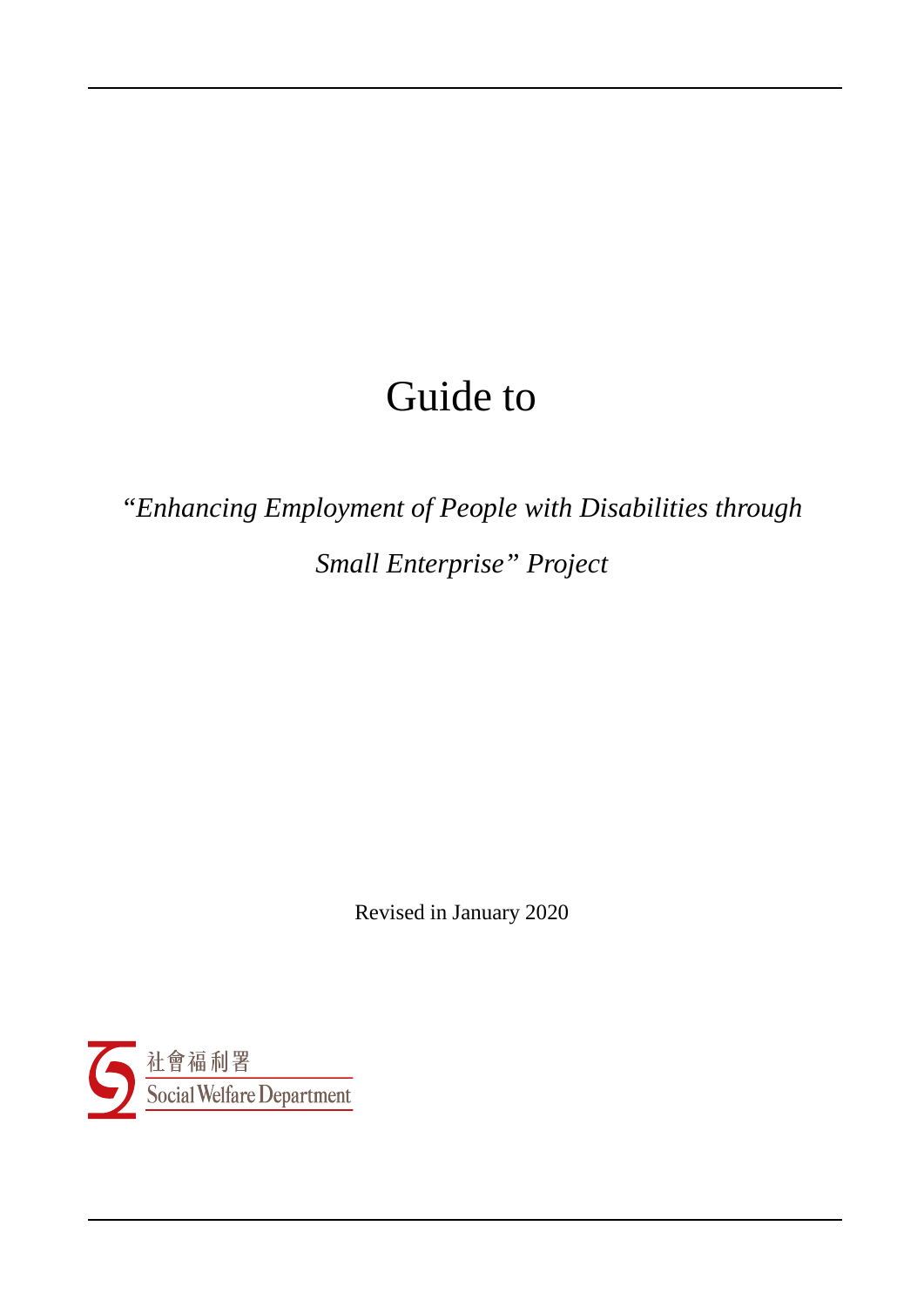## **Content**

Chapter 1 - Introduction

- 1.1 Background
- 1.2 What is the "Enhancing Employment of People with Disabilities through Small Enterprise" Project

Chapter 2 - General

- 2.1 Objective
- 2.2 Guiding principle
- 2.3 Who are eligible to apply
- 2.4 Form of funding support
- 2.5 How to apply
- 2.6 Responsibilities of the applicants

Chapter 3 - Application Form

- 3.1 General
- 3.2 Data of the applicant
- 3.3 Details of the business proposal
- 3.4 Information on organisation and subsidiary company

#### Chapter 4 - Procedures

- 4.1 Authority
- 4.2 Assessment procedures
- 4.3 Vetting criteria
- 4.4 Notification of results and signing of agreement
- 4.5 Withdrawal
- 4.6 Re-submission
- 4.7 Return of applications

Chapter 5 - Administrative Highlights

- 5.1 Contractual requirements
- 5.2 Probity and internal control requirements
- 5.3 Requirements for prior approval
- 5.4 Change of key personnel
- 5.5 Payment arrangements
- 5.6 Books of accounts and records
- 5.7 Progress report
- 5.8 Enhanced support to businesses funded by the Project
- 5.9 Review Panel
- 5.10 Procurement procedures
- 5.11 Title to equipment
- 5.12 Acknowledgement of support
- 5.13 Suspension or termination of funding support
- 5.14 Cessation of business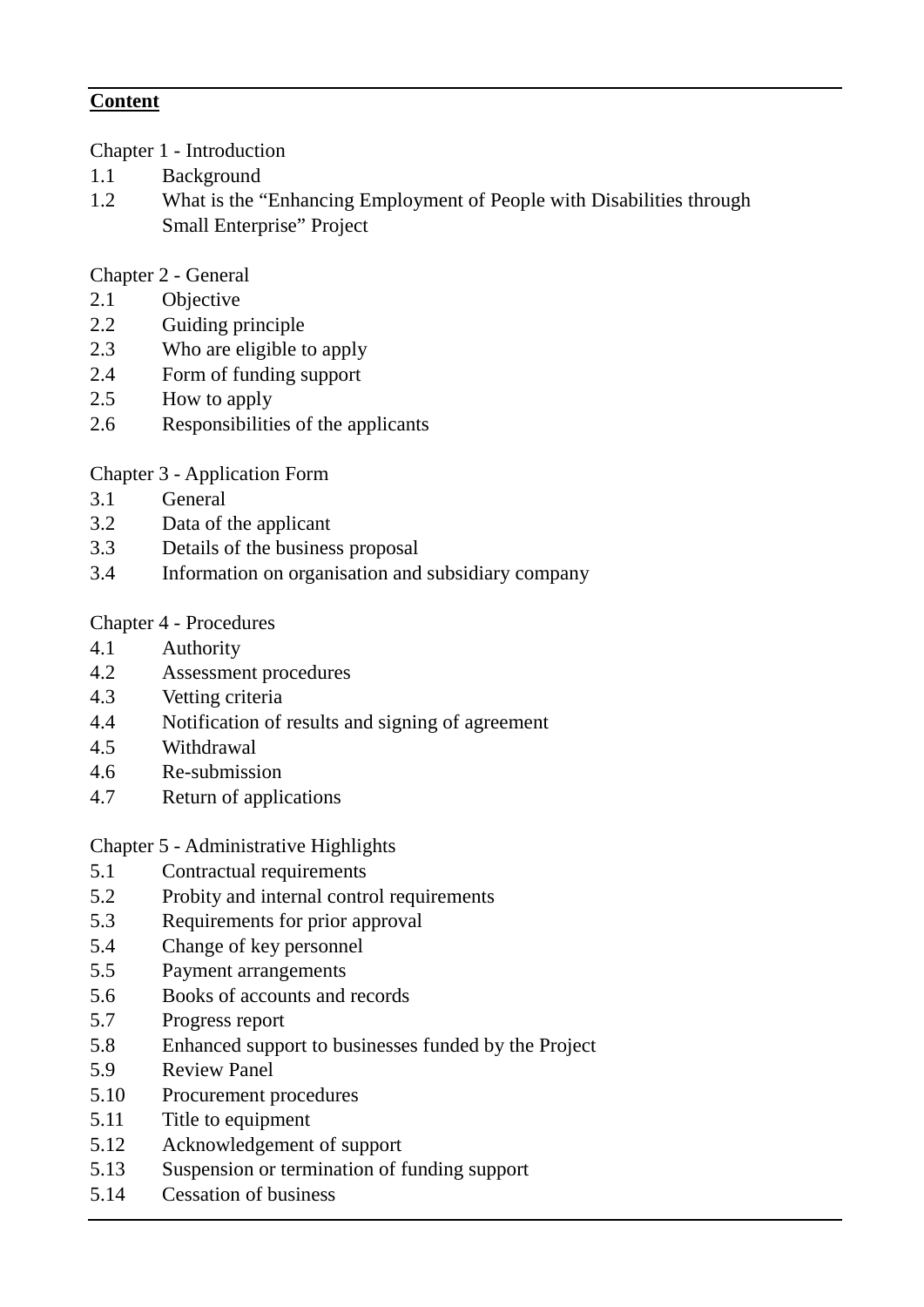## **Content**

- 5.15 Unauthorised expenses
- 5.16 Return of unspent balance of operating grant
- 5.17 Application for extended funding support

Chapter 6 - Assistance to Applicants during the Application Process

- 6.1 Project Secretariat
- 6.2 Marketing Consultancy Office (Rehabilitation)

# **Annex**

- 1 Basis for Determining the Business Preparatory Support Grant, Capital Grant and Operating Grant
- 2 Checklist for Preparation of Application Form
- 3 Checklist for Preparation of Appendices  $1 4$
- 4 Checklist for Submission of Application
- 5 Basis for Calculation of the Unspent Balance of the Operating Grant
- 6 Basis for Calculation of the Extended Funding Support for the Salary Expenses of Employees with Disabilities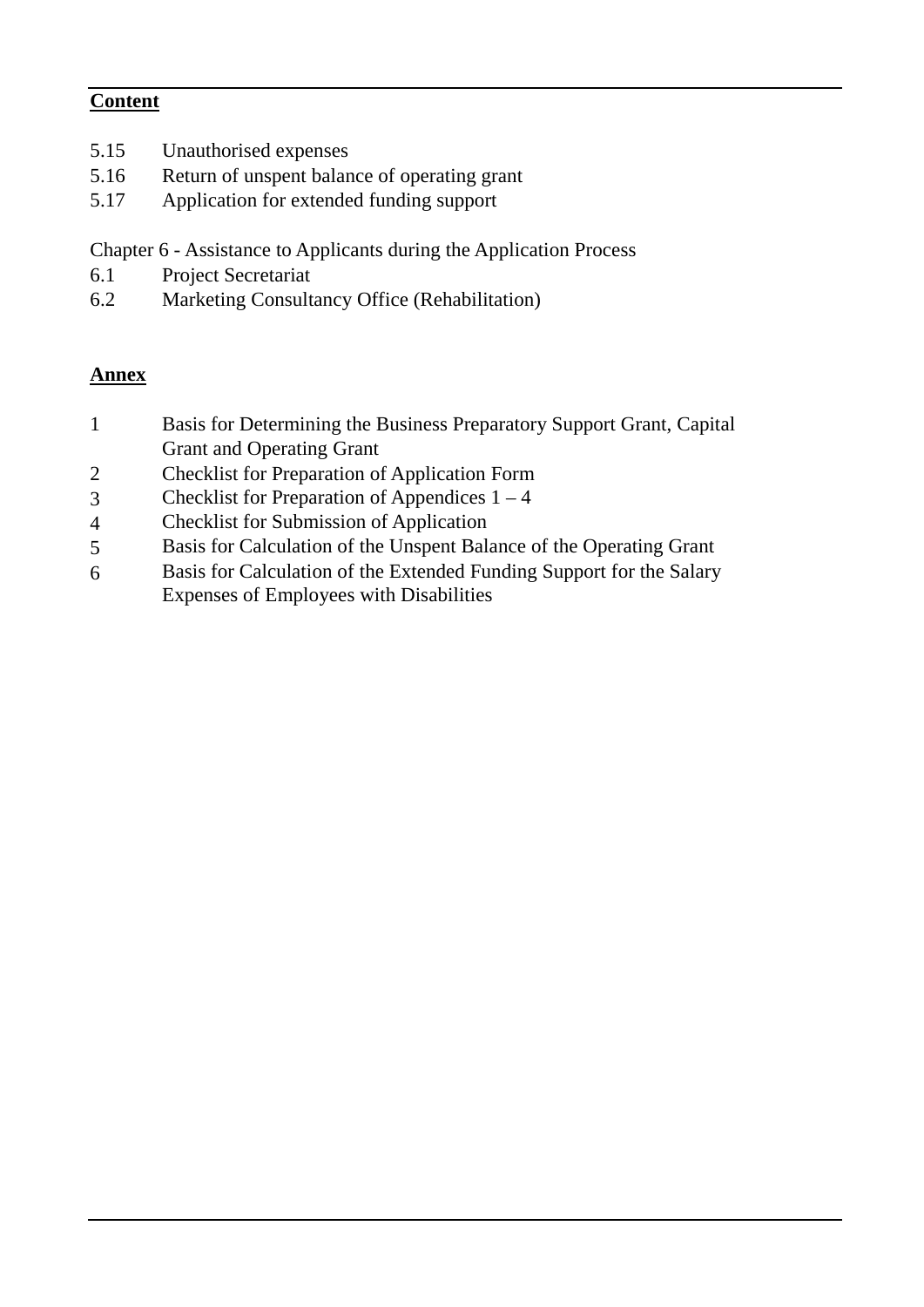# **Chapter 1 Introduction**

## 1.1 Background

It has been the mission and vision of the Social Welfare Department (SWD) in building a caring community with self-sufficiency, dignity, harmony and happiness. To this end, SWD provides rehabilitation services to persons with disabilities to help them develop their potential, become self-reliant and integrate into the community. A series of vocational rehabilitation services is provided to enhance the work ability of persons with disabilities and prepare them for employment in the open market.

A number of non-governmental organisations (NGOs) have set up social enterprises to create employment for persons with disabilities through innovative business operation. Given the proven success of social enterprises in being highly effective in developing employment opportunities for persons with disabilities, enabling them to become self-reliant and bringing about major benefits for our community, they should be given the necessary support.

It is the Government's policy to promote and enhance the employment opportunities for persons with disabilities, and hence sees the scope for further developing this mode of support to them. The merit of the social enterprises rests not only in providing another employment outlet for persons with disabilities, but also in giving them the genuine status of an employee.

# 1.2 What is the "Enhancing Employment of People with Disabilities through Small Enterprise" Project

With the allocation of \$50 million from the Administration, the "Enhancing Employment of People with Disabilities through Small Enterprise" Project (the Project) was launched by SWD in September 2001. Using this grant as seed money, SWD encourages more NGOs to set up small enterprises/businesses to allow persons with disabilities to secure genuine employment in a carefully planned and caring work environment and to develop their potential. In 2012, the Administration injected \$100 million into the Project with a view to creating more job opportunities for persons with disabilities. In 2017, the Administration further injected \$100 million into the Project to support the continued operation and expansion of the Project.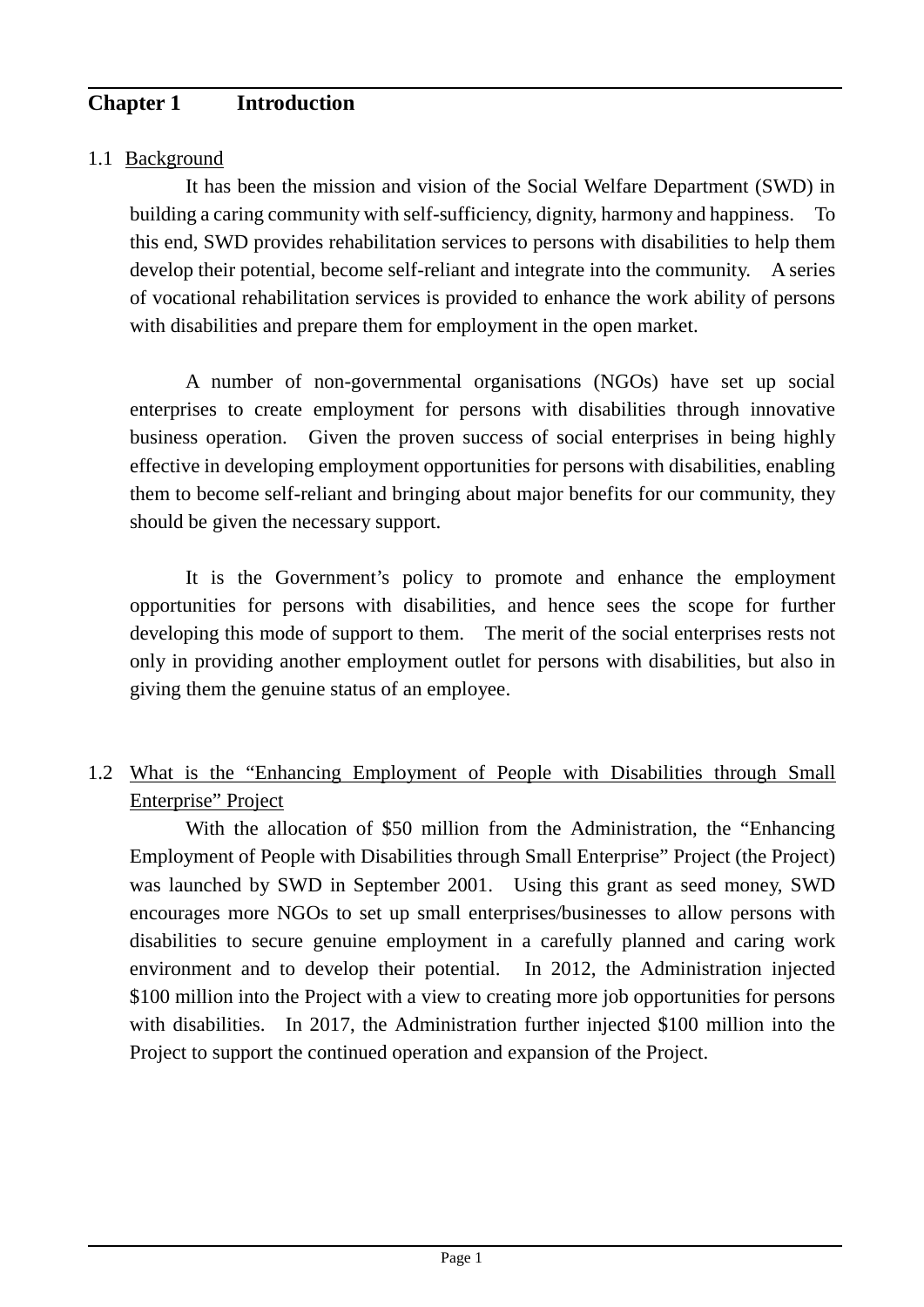## **Chapter 2 General**

## 2.1 Objective

The objective of the Project is to enhance the employment of persons with disabilities through market-driven approach and direct creation of more work opportunities. Through the payment of grants as seed money to applicants, the Project supports the creation of small enterprises/businesses (the "Business" which expression shall, as the context may permit, include the proposed Business before the grant, the Business approved for the grant and the Business created or carried on with the grant) to ensure persons with disabilities can enjoy genuine employment in a carefully planned and sympathetic working environment.

## 2.2 Guiding principle

To achieve the objective of enhancing employment for persons with disabilities, the number of persons with disabilities employed for the Business should be as many as possible but in any case not less than 50% of the total number of persons on the payroll for the Business. For the employees, a proper employer-employee relationship such as the entitlement to the normal employment benefits as defined under the Employment Ordinance, Minimum Wage Ordinance, etc. is required. For the purpose of calculating the percentage of employees in this paragraph, in case if there is any consultant or other similar person who receives any consultancy or management fee from the Business, the consultant or the person himself and all his/its employees shall be deemed to be persons on the payroll of the Business.

## 2.3 Who are eligible to apply

The Project is open for application by bona-fide charitable NGOs which have their own distinct legal entities authorised to carry out business activities in the Hong Kong Special Administrative Region (HKSAR). The applicants must have taxexempted status under Section 88 of the Inland Revenue Ordinance (Cap. 112). They may or may not be receiving subventions from SWD. For applicant not receiving subventions from SWD, documentary proof of an active engagement in welfare and charitable activities for at least two years before the submission of the applications has to be submitted with the applications. The applicant may create and conduct the Business in its own name or by way of a wholly-owned subsidiary incorporated for this specific purpose. In the latter case, documentary proof of the relationship between the applicant and the wholly-owned subsidiary has to be submitted with the application. In any event, separate books and accounts of the Business are required to be kept.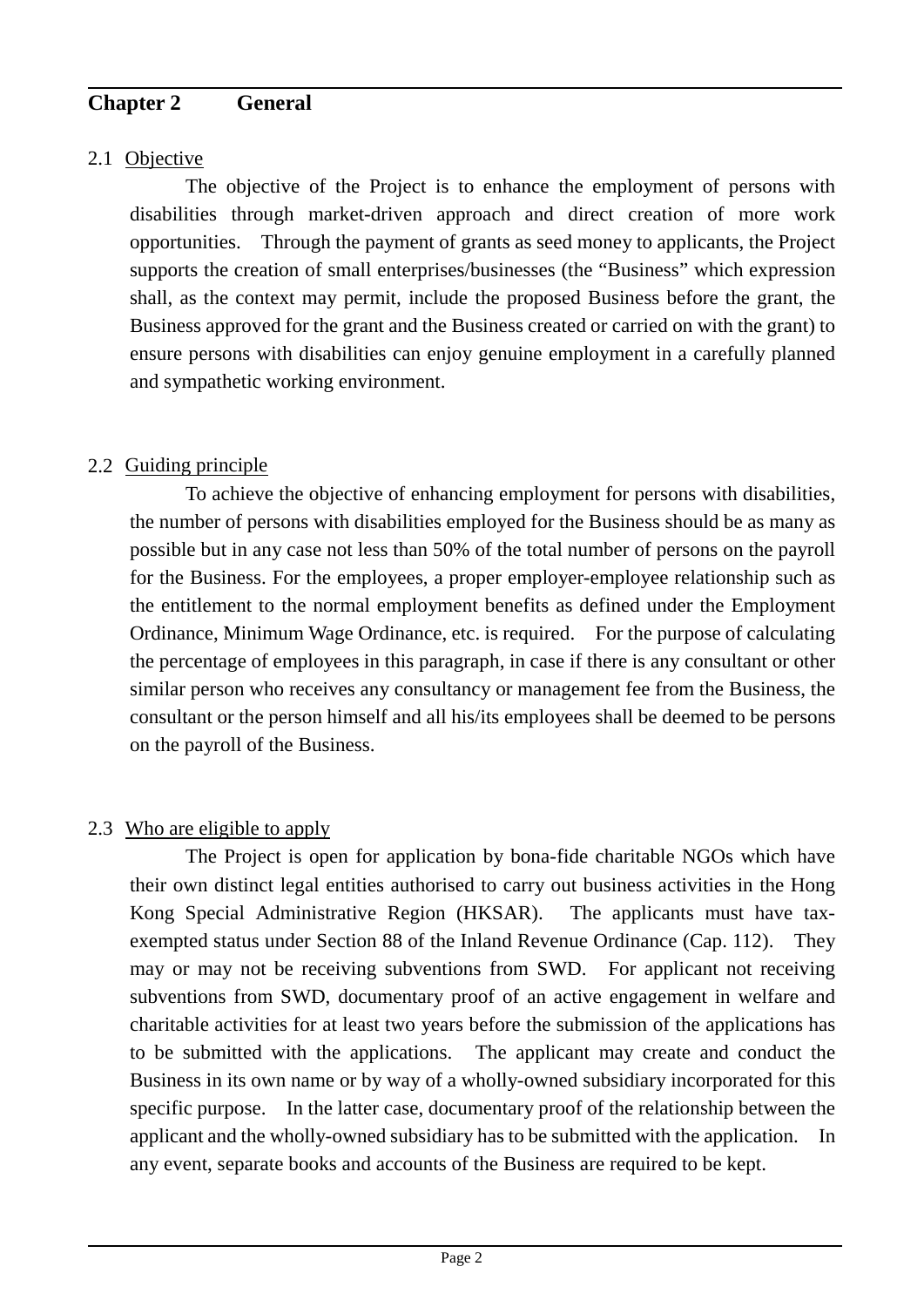Given that the objective of the Project is to enhance employment for persons with disabilities, the application should be able to create genuine employment opportunities. Only application for setting up a new business is eligible for the Project. Business which has commenced operation before submission of the application will not be considered. The applicant shall understand that there is no guarantee on the success of the application, and the applicant will bear his/her own risk to commence the business prior to funding approval after submission of the application.

Application of the following nature is in principle considered not eligible:

- (i) to replace another NGO's business of the same nature at the same venue and which was funded by the Project or other government funding; and/or
- (ii) to set up a business of the same nature which was funded by the Project and was terminated [Note](#page-5-0) for less than six years prior to the date of new application.

## 2.4 Form of funding support

Funding support is given in the form of a non-recurrent grant to the grantee to assist them to pay the necessary set-up cost in respect of equipment, fitting-out works, etc. and/or the operating loss for the initial period up to three years. The level of support will be determined by the Assessment Panel with reference to the applicant's projections submitted in accordance with para. 3.3.4 below and any other factors deemed appropriate. The maximum amount of a grant is \$3 million per application. In 2019, with a view to further extending the assistance to funded businesses and encouraging NGOs to set up more small businesses to create more employment opportunities for persons with disabilities (PWDs), enhancement measures were introduced to provide additional funding support to the funded businesses as below -

The applicant may apply for additional funding support to cover (i) salary expenses for an employee engaged in the preparatory work during the business start-up stage (prior to business commencement) for a maximum of six months and (ii) 50% of the salary expenses of full-time and part-time employees with disabilities immediately after the funding period for a maximum period of two years. The salary of employee engaged in preparatory stage is capped at an amount as stated in Annex 1 plus the mandatory contribution payable by employer at 5% of the relevant salary per month on a pro-rata basis.

<span id="page-5-0"></span>Note Where a business funded by the Project is required to be relocated due to redevelopment initiated by the government or public bodies, the grantee may submit a fresh funding application for the relocated business for consideration by SWD.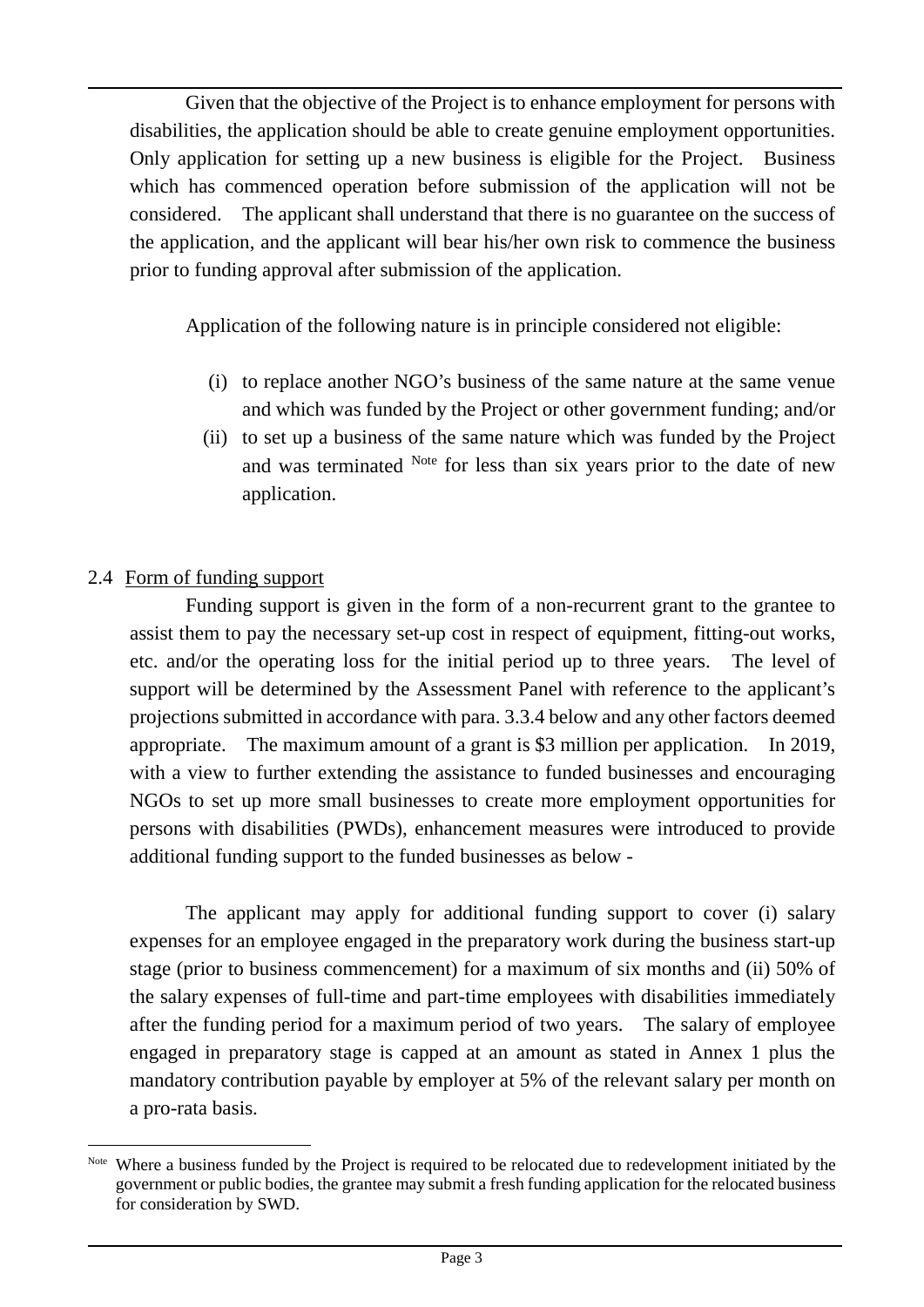Normally, a central administration overhead of **no more than 5% of the approved grant** may be accepted to defray the indirect staff costs and other administrative expenses incurred by the grantee organisation exclusively for the purpose of the approved business under the Project, covering any or all of the following components –

- (a) service planning, coordination and supervisory support;
- (b) human resource management;
- (c) accounting management, financial monitoring and audit fee;
- (d) internal control, including internal audit, complaint handling, as well as insurance and compensation claims, and management of contingent incidents;
- (e) publicity, public relations and corporate communication;
- (f) rent and rates of office venue, utilities and facilities expenses;
- (g) IT facilities and support, etc.

For exceptional cases, grantees are allowed to justify in their application proposals for applying more than 5% of the grant for administrative overhead. However, in any cases, no more than 10% of the grant will be allowed for such purpose. For NGOs receiving SWD subventions, they are required to follow the ground rule that there should be no cross-subsidisation of subvented resources to non-subvented activities.

The Assessment Panel will not in principle recommend support of a grant to the following items:

- (i) refundable deposit, e.g., deposit for rental or public utilities, etc. In case an exceptional grant is supported due to genuine need on a special occasion, a special provision shall be included in the agreement signed between SWD and the grantee for contractual repayment of the granted deposit to SWD by the grantee;
- (ii) recovery for depreciation;
- (iii) amortization (i.e., hire purchase and payment by instalments) under the capital grant ; and
- (iv) trading stock under the capital grant.

Disbursement of the operating grant will be based on the fulfillment of predefined performance indicators on the benefits to persons with disabilities as pledged at the proposal (para. 3.3.3) and milestones as specified in the development of the Business,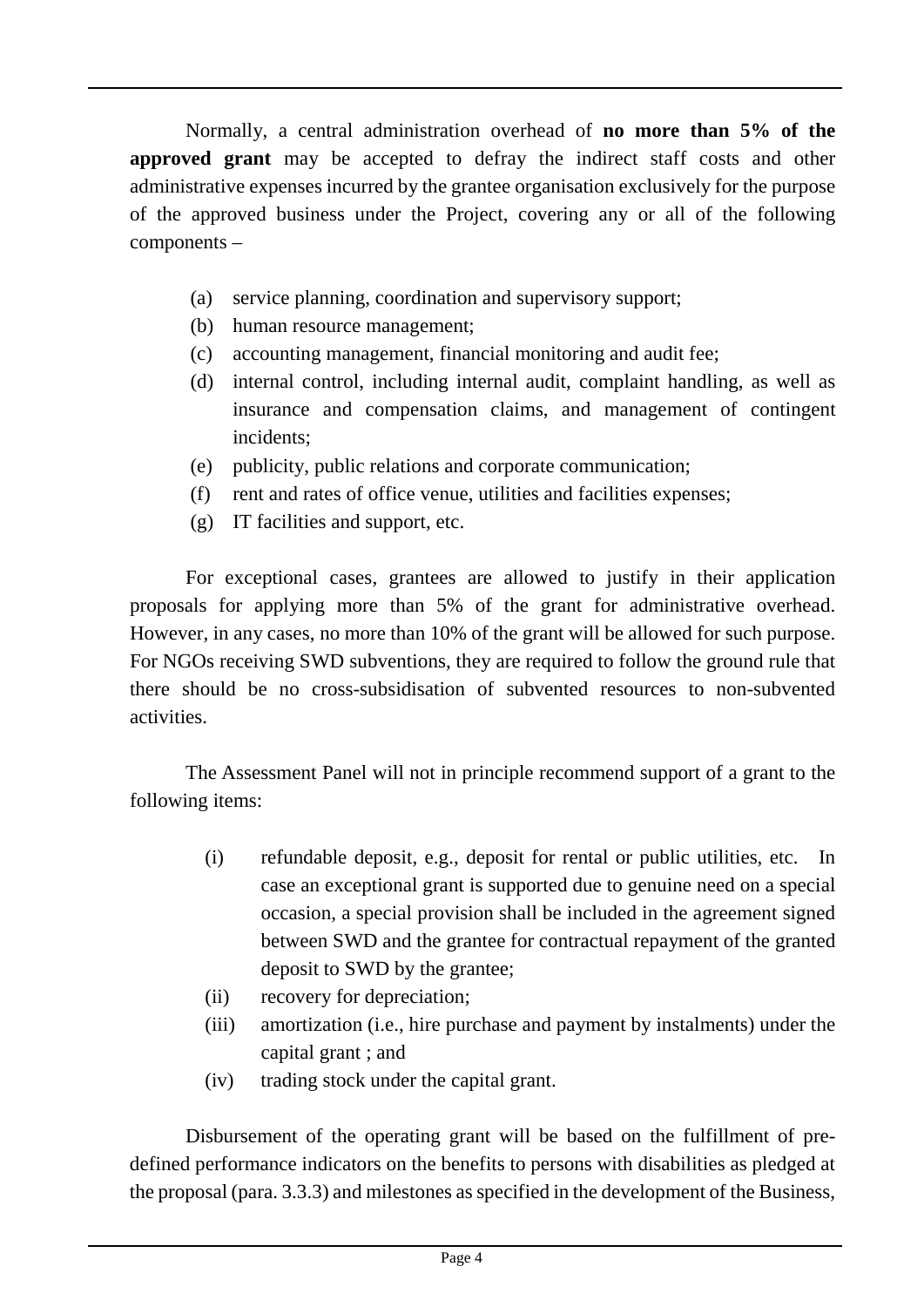taking into account circumstances of individual cases. Grant to support the operation of the Business from the date of commencement should normally be confined to a maximum period of three years. The Business is expected to become self-sustaining after the funding period.

Supplementary grant will normally not be considered. The additional funding support for the staff employed during the business preparatory stage will be on a one-off reimbursement basis to be supported by documentary proof such as pay slips, etc. while 50% of salaries of full-time and part-time employees with disabilities in the two years immediately after the funding period will be disbursed before end of the funding period based on the projection in the original application or the average number of employees with disabilities over twelve months in the last year of the funding period, whichever is the less.

The basis for determining the grant for the salary expenses for the employee engaged in business preparatory stage, capital and operating grants as well as the funding period is illustrated in the sample case in **Annex 1**.

#### 2.5 How to apply

There is no limit on the number of application submitted by each applicant. Eligible applicants may submit applications at any time throughout the year. Checklists for preparation and submission of application are at **Annexes 2 to 4** for reference.

The application form can be downloaded from SWD's web page at the URL: [http://www.swd.gov.hk.](http://www.swd.gov.hk/) Completed application form together with copies of the necessary documentary proof should be submitted by mail to the "Enhancing Employment of People with Disabilities through Small Enterprise" Project Secretariat (the Project Secretariat) of the Rehabilitation and Medical Social Services Branch, Social Welfare Department at Room 503, 5/F., West Coast International Building, 290- 296 Un Chau Street, Sham Shui Po, Kowloon. Normally it will take about two months to examine an application for its support-worthiness after the receipt of all relevant information from the applicant.

## 2.6 Responsibilities of the applicants

The applicants should note that when their applications are approved, they are expected to enter into proper employment contracts with people to be employed for the Businesses. The applicants should also comply with the requirements stipulated in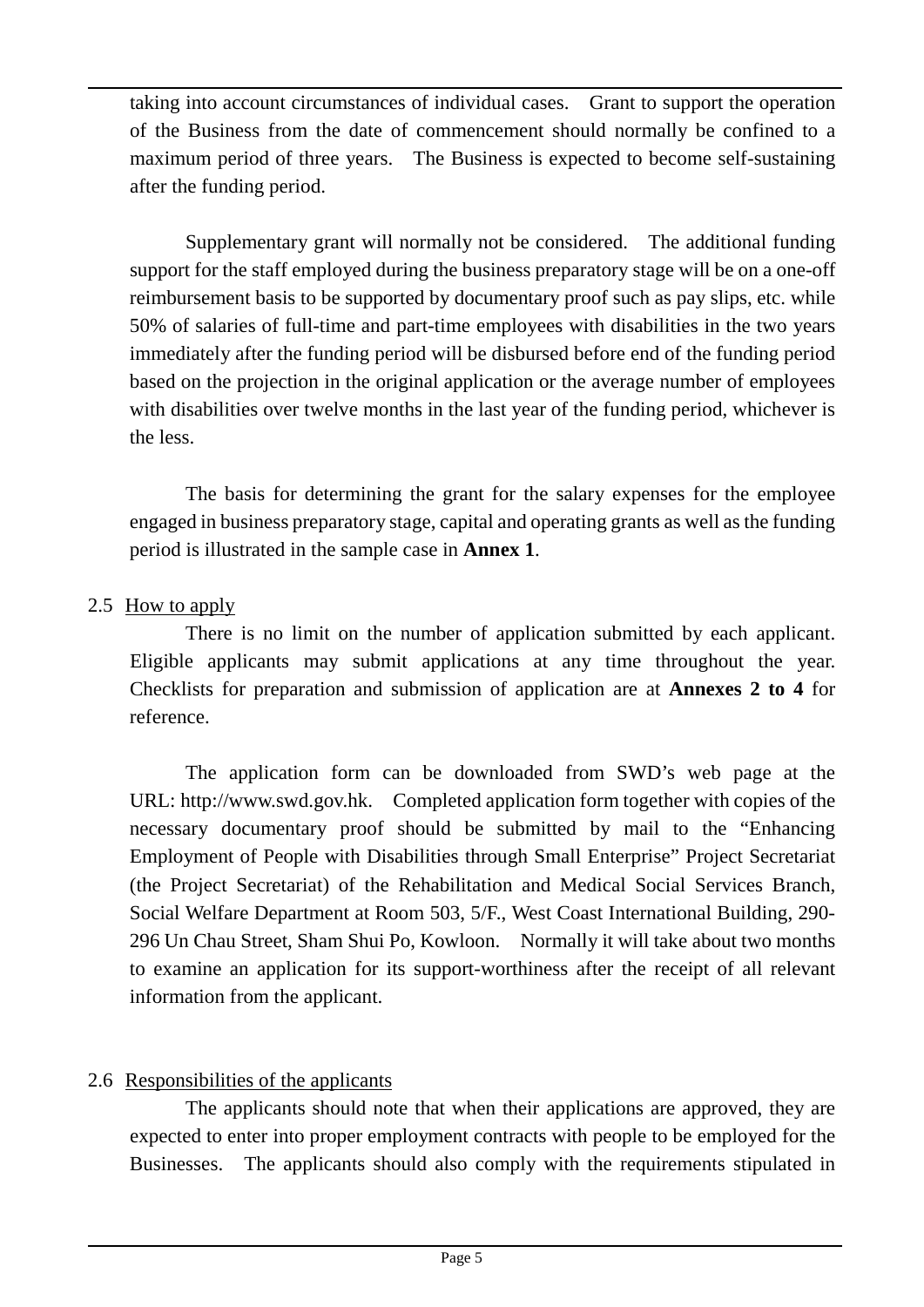relevant legislations in Hong Kong in relation to work safety, workmen compensation insurance, mandatory provident fund, statutory minimum wage, etc.

The applicants should also make sure that profits derived from their Businesses should be exempted from tax under Section 88 of the Inland Revenue Ordinance (Cap. 112). If the Business is operated by the applicant's wholly-owned subsidiary and the subsidiary has not been exempted from tax under Section 88 of Cap. 112, the applicant should undertake in its contract signed with SWD that no profit, remuneration or other benefit in money or money's worth shall be given by the Business to any member of its board of directors of this subsidiary. In any event, the profit derived should be used for the creation of more employment opportunities and improvement of the working conditions for persons with disabilities or other welfare purposes as approved by SWD.

The Government of the HKSAR will not accept any liabilities arising from the implementation and operation of the Businesses by applicants.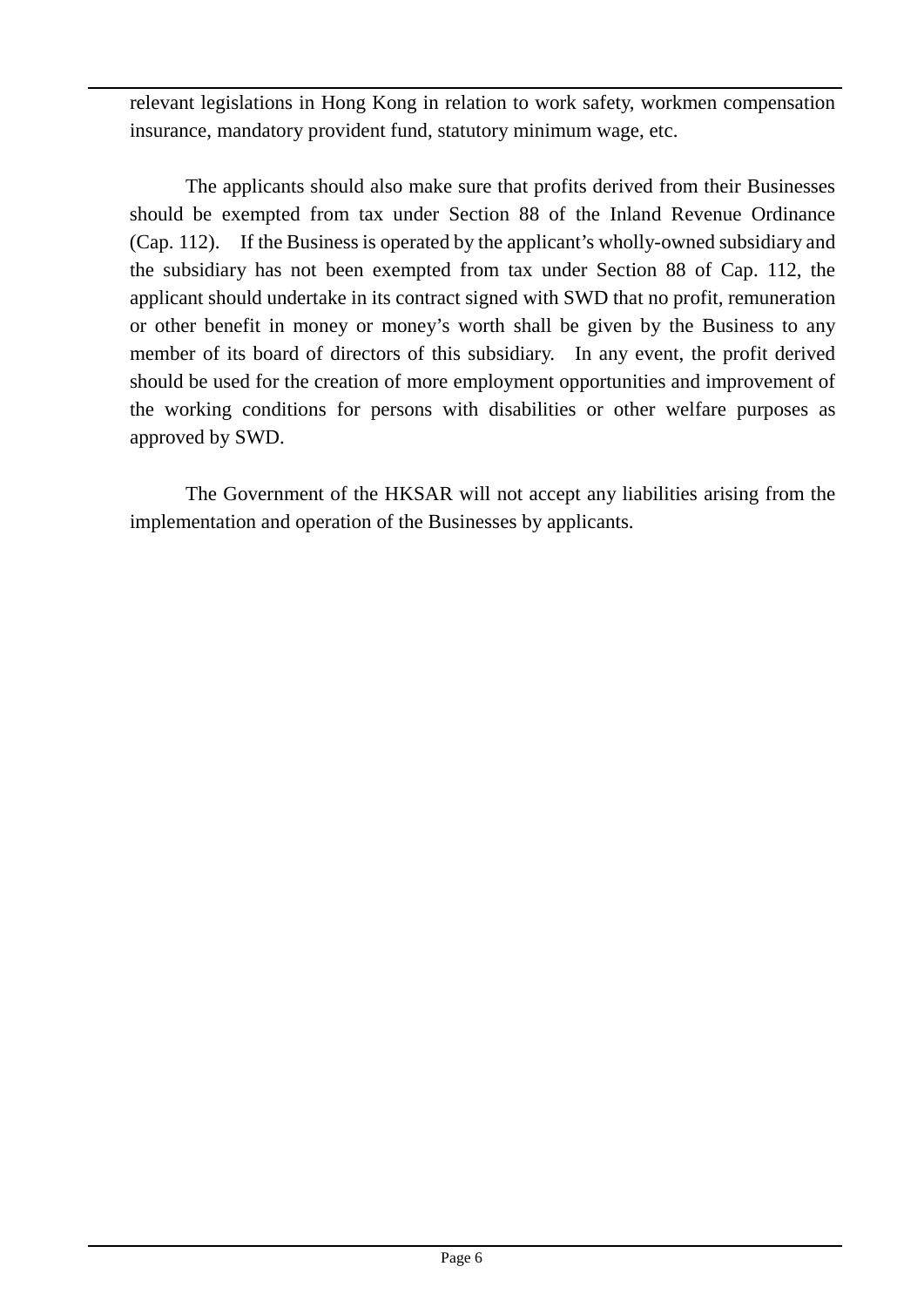# **Chapter 3 Application Form**

## 3.1 General

- ♦ The application form contains three parts, all sections of which have to be completed with supporting documents wherever required. Where the information sought is not applicable or not available, please fill in "N.A.".
- ♦ In completing the form, only Hong Kong currency should be used for monetary figures.
- ♦ The application form must be typed or printed as appropriate.
- ♦ Please give clear and concise information. Additional pages may be attached to the form if such is necessary.
- ♦ One soft copy (CD or USB Drive in MS WORD/EXCEL/PDF for Windows format) and three hard copies of the completed application form have to be submitted. Only three hard copies of the documentary proof are required.
- ♦ The Project Secretariat will send acknowledgement to the applicant upon receipt of the application.
- ♦ Once approval is granted to an application, the information given by the applicant in Part I of the application form may be put on the web for public access. Applicant is required to forward its request with justifications for non-disclosure of certain information upon submission of the application to the Project Secretariat.

# 3.2 Data of the applicant (Part I)

Particulars of the applicant and other details of the business proposal should be provided in Part I of the application.

# 3.3 Details of the business proposal (Part II)

The application should contain the prescribed details of a viable business proposal, which can commence not later than six months after approval of the grant. The application should also contain information on whether similar application is being put up for other funding support and, if any, the amount of other funding being secured. Whenever necessary, the Marketing Consultancy Office (Rehabilitation) [MCO(R)] of SWD is available for rendering advice to the applicants in formulating the business proposals.

## *3.3.1 Concept summary*

The applicant should give, in both English and Chinese, a brief description of, but not limited to, the objectives, business/strategic alliances, business plan, target markets/customers, the amount of funding requested, etc.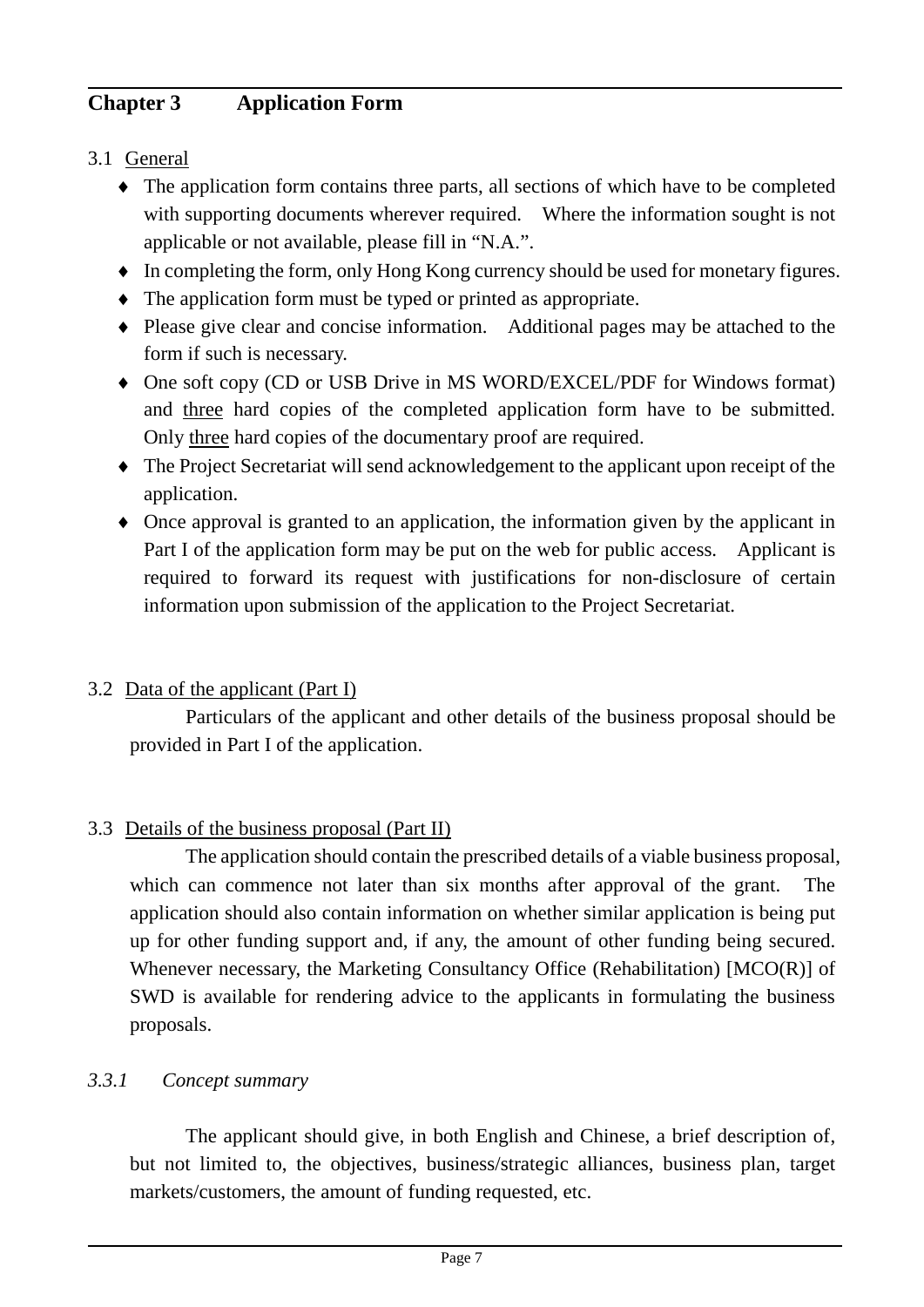## *3.3.2 Details of the proposal*

The applicant should state clearly the objectives of the proposal and its outcomes as well as analysis on the business proposal against the SWOT (Strengths, Weaknesses, Opportunities and Threats) framework. Sufficient details on the proposed business should be provided for the Assessment Panel to assess the viability of the proposal. The proposal may cover, but not limited to, market analysis and research, the availability of business opportunities, analysis of the composition of the proposed work team, the required and available skill sets, management structure and its effectiveness, marketing strategies, contingency plans and long-term development. The proposal is also required to state number of persons with disabilities who may benefit, the expected level of earnings they may achieve or the prospects of them moving on to open employment thus making room for others to benefit from the Business. The applicant should also indicate the salary and duties of the staff member employed, if any, during the business preparatory stage. This staff member must not come from the existing staff of the applicant organisation or its subsidiary. Information on the applicant's relevant experiences, qualifications and past performance in businesses as well as the Business's extent of benefit to persons with disabilities will also be of relevance to the Assessment Panel in assessing the application.

## *3.3.3 Business implementation schedule and pre-defined performance indicators*

The schedule should cover information such as the commencement and completion dates and the milestones to be achieved for the proposal. As the objective of the Project is to enhance employment of persons with disabilities, the applicant has to set out clearly the benefits to be committed to the persons with disabilities including number of employment opportunities and salaries, which will be the pre-defined performance indicators for the Business. The applicant should note that the operating loss, if any, will be disbursed when the pre-defined performance indicators in respect of the pledges on the benefits to the persons with disabilities have been fulfilled.

## *3.3.4 Projections*

The application should include the projections of the Business, which should be prepared by using the prescribed Appendices 1 to 4 of the application form together with explanatory notes on the assumptions and basis of calculations used.

Applicant should read carefully the requirements for keeping separate books of accounts and records for the Business as set out in para. 5.6, the procurement procedures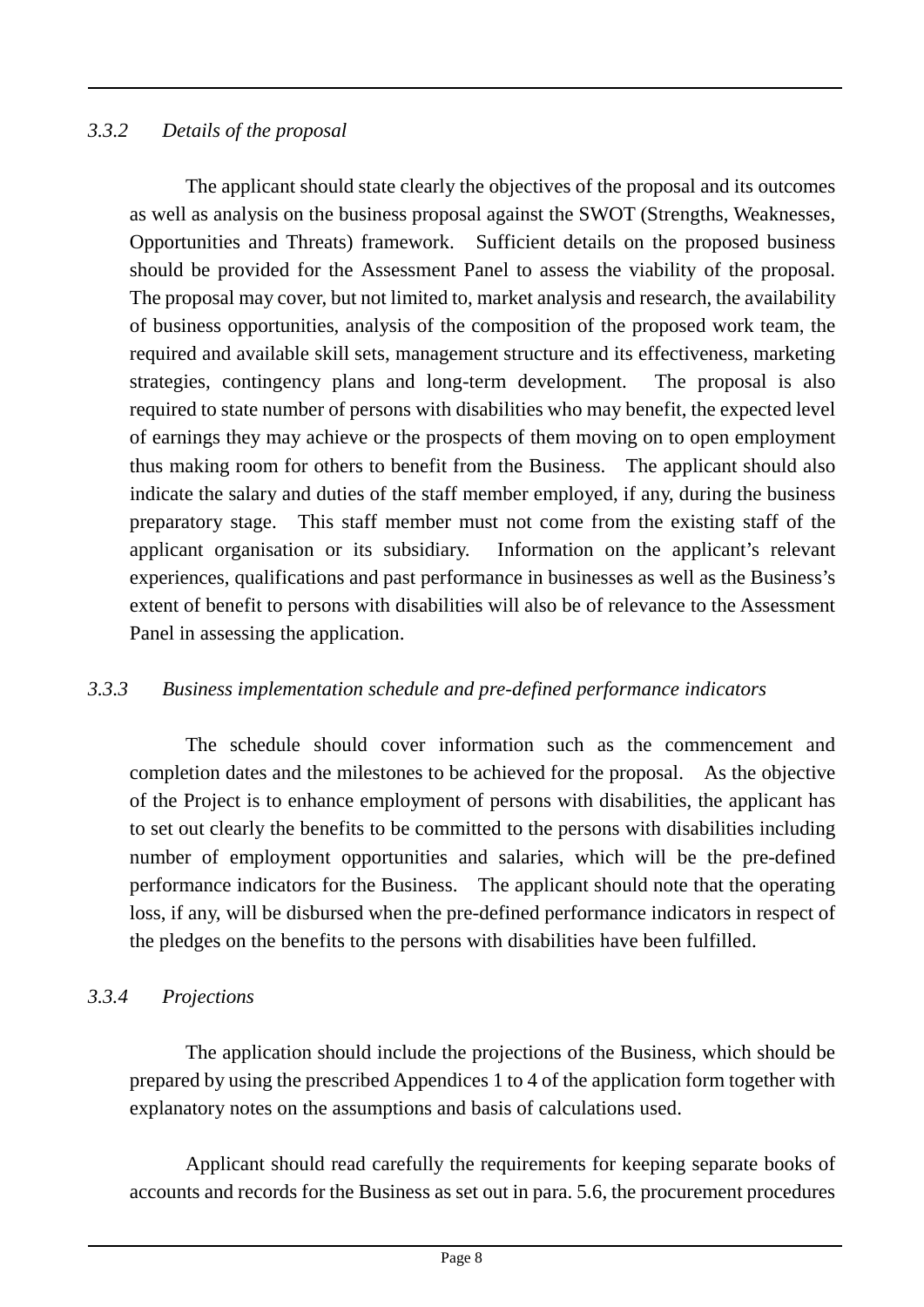in para. 5.10, the provision on unauthorised expenses in para. 5.15, the return of the unspent balance of the operating grant in para. 5.16 and the extended funding support in para. 5.17 of this Guide. For each requested item, the applicant should provide justifications on why such item is required.

The applicant is also required to provide the amount of the funding to be contributed, the source of funding and the form of contribution if the applicant is prepared to meet part of the cost of the Business through its own funds or donations secured.

#### *3.3.5 Details of the management team*

In this section, the applicant is required to include the name, the position held and the responsibilities of each of the staff members to be involved in the business operation. The applicant is required to appoint a Project Coordinator and a Deputy Project Coordinator who will be responsible for overseeing the Business, monitoring the use of funds, liaising with the Project Secretariat and the MCO(R), preparing progress reports and attending progress meetings with SWD as required. SWD should be informed of any change of the Project Coordinator or the Deputy Project Coordinator or any other employed staff who is responsible for preparing progress report as stipulated in para. 5.4 of this Guide.

#### *3.3.6 Other collaboration parties*

The applicant is required to provide in this section information on the collaborating parties, if any, their origin, and their contribution to and form of participation in the Business.

## *3.3.7 Other information in support of the application*

The applicant may include any other information it would like to add in support of its application in this section.

## 3.4 Information on organisation and subsidiary company (Part III)

As stated in para. 2.3, the applicant must have its own distinct legal entity and is authorised to carry out business activities in the HKSAR. It should have good experience in providing welfare and charitable services in the territory. It should have a significant proportion of its development, production, management or general business activities located in Hong Kong.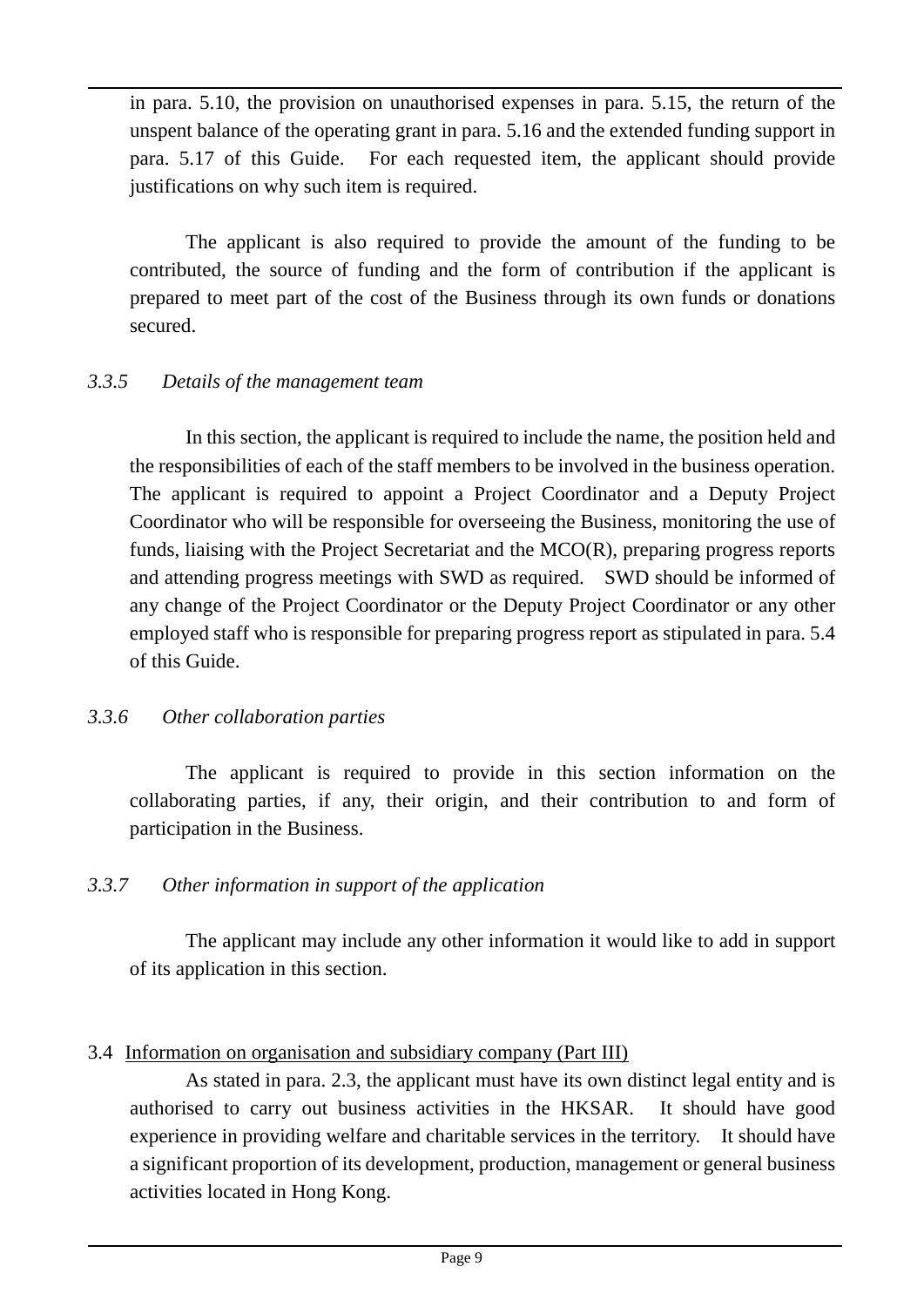The applicant should provide in details as requested in Part III that the Business is to be operated under a separate unit and it must not be in a joint venture or partnership with another organisation. Under no circumstances should the money granted be used by any other activities or businesses of the applicant which are beyond the scope of the Business, except with the expressed approval of SWD. Certified true copies of the following documents of the applicant and, if any, its subsidiary should be attached to the application:-

- ♦ certificate of incorporation.
- ♦ memorandum and articles of association.
- ♦ certified true copy of the latest Annual Return and all documents subsequently filed with the Companies Registry.
- ♦ full set of audited financial statements (i.e. income and expenditure account, balance sheet and cash flow statements) for the last three consecutive years.
- ♦ documentary proof for its tax-exempted status under Section 88 of the Inland Revenue Ordinance (Cap. 112).
- ♦ business registration certificate [where applicable].
- ♦ documentary proof of active engagement in welfare and charitable activities [where applicable].

The subsidiary must be incorporated in Hong Kong under the Companies Ordinance (Cap. 32) and the applicant must be the beneficial owner of all the issued shares of the subsidiary. Where any of these shares are registered under the name of a nominee, legal documents should be produced to show that the applicant is the sole beneficial owner.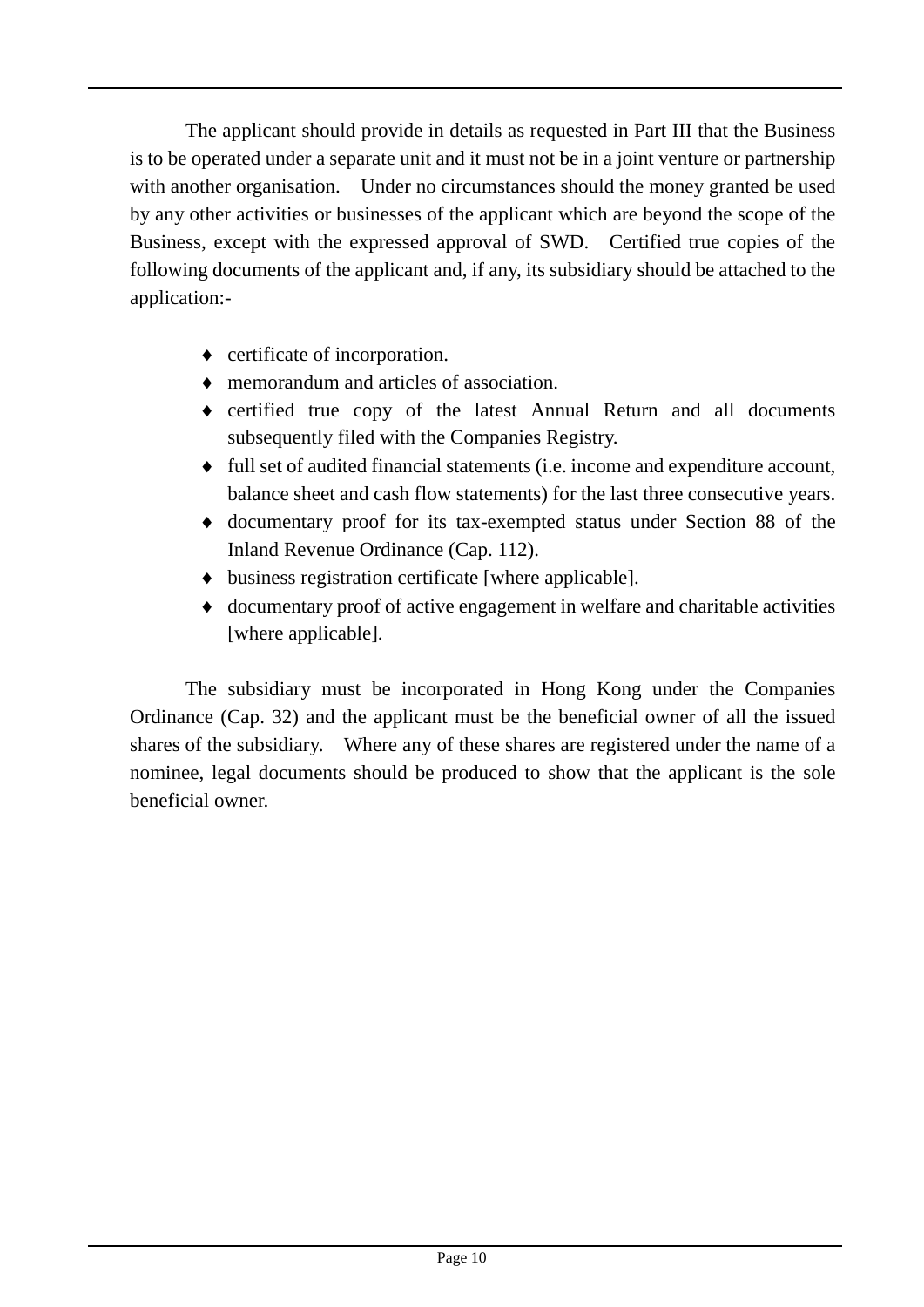## **Chapter 4 Procedures**

#### 4.1 Authority

With a view to providing commercial, financial, professional and policy input in the assessment, an Assessment Panel comprising government officials, personnel with business/ financial/accounting background, and when necessary, professionals with specific expertise will be formed to assess the merits of each application. The Assessment Panel will then recommend to the Director of Social Welfare (DSW) for approval of the applications. DSW has the absolute discretion to approve or reject any business proposal without providing any reasons.

#### 4.2 Assessment procedures

SWD will do checking on the information of all applications and may seek clarification or supplementary information from the applicants. Application will then be considered by the Assessment Panel where necessary, comments and advice will be sought from outside experts. The applicants may normally be required to attend meeting of the Assessment Panel to present their proposals to and answer queries from the Assessment Panel where necessary.

#### 4.3 Vetting criteria

Applications should contain a viable business plan that can commence not later than six months after approval of the grant. In general, the Business to be funded should be self-sustaining after three years following the date of commencement. Considerations in vetting the application will be accorded but not limited to:

- (a) viability of the business plan;
- (b) management capability of the agency including experience, qualification, past performance in business, track records of other business(es) funded under the Project; and
- (c) the extent of benefit to persons with disabilities, e.g., the number of persons with disabilities to be employed, the salary payable to the persons with disabilities against the total operating cost and so on.

## 4.4 Notification of results and signing of agreement

The successful applicant will be informed of the result of the application on approval of DSW. Funds will be released after the applicant has signed an agreement with SWD incorporating the proposal of the Business submitted, funding schedule and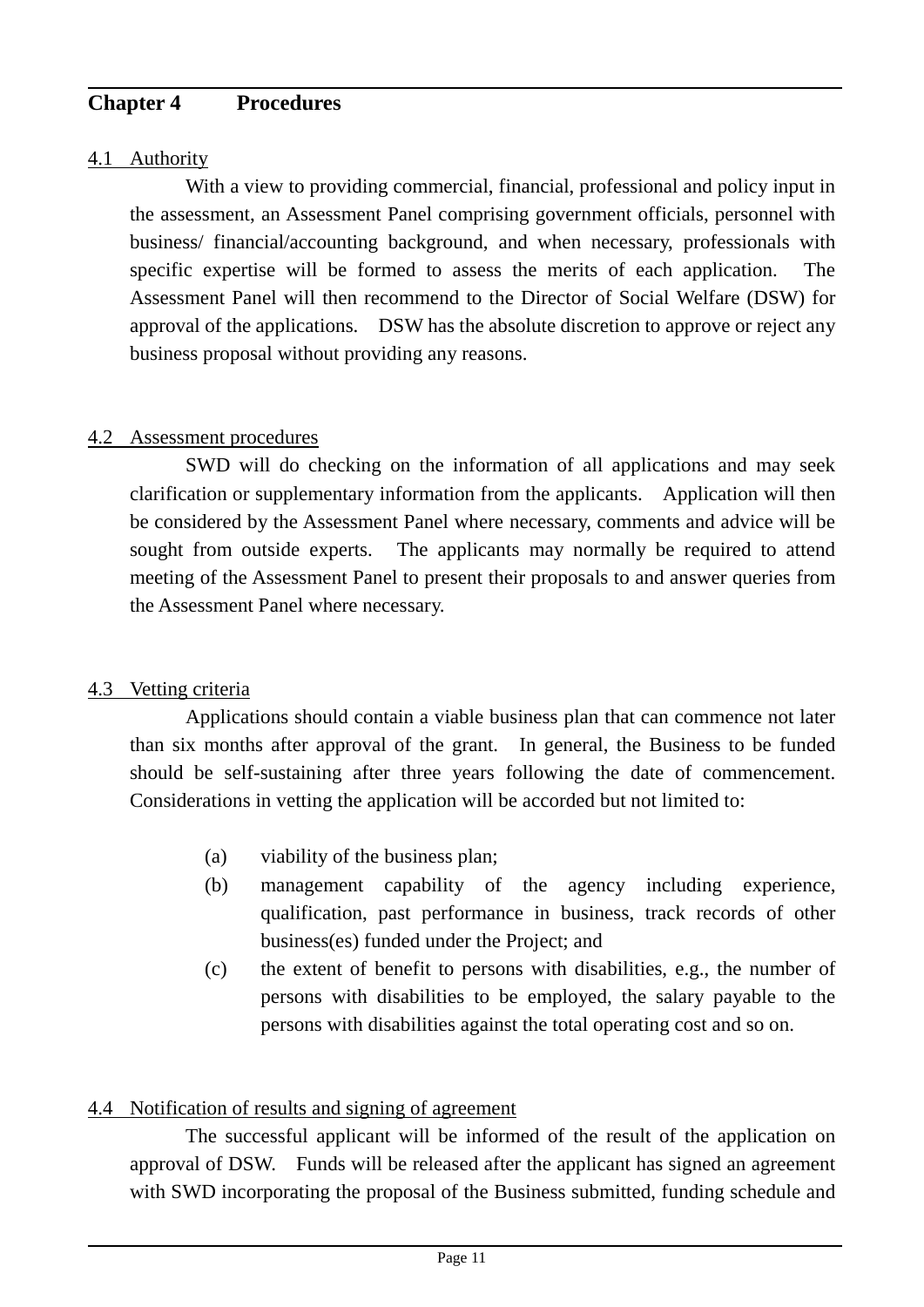the terms and conditions as elaborated in this Guide. The Project Secretariat will, under normal circumstances, notify the applicant in writing of the assessment result within two months after the receipt of all relevant information from the applicant.

Upon receiving the applicant's confirmation of the date of commencement of the Business, SWD will arrange with the applicant for signing of an agreement with a contract period of six years.

#### 4.5 Withdrawal

The applicant may write to the Project Secretariat to withdraw the application at any time before a formal agreement is entered into with SWD.

## 4.6 Re-submission

Declined applications may only be re-submitted if they have been revised substantially in accordance with the advice of the Assessment Panel to improve the viability of the business proposal. The revised application will not be accredited with any favouritism or priority and will be subject to the same assessment procedures.

## 4.7 Return of applications

Application will be returned and will not be considered if they are submitted by ineligible applicants or if it has been declined previously but has not been revised in accordance with para. 4.6 above.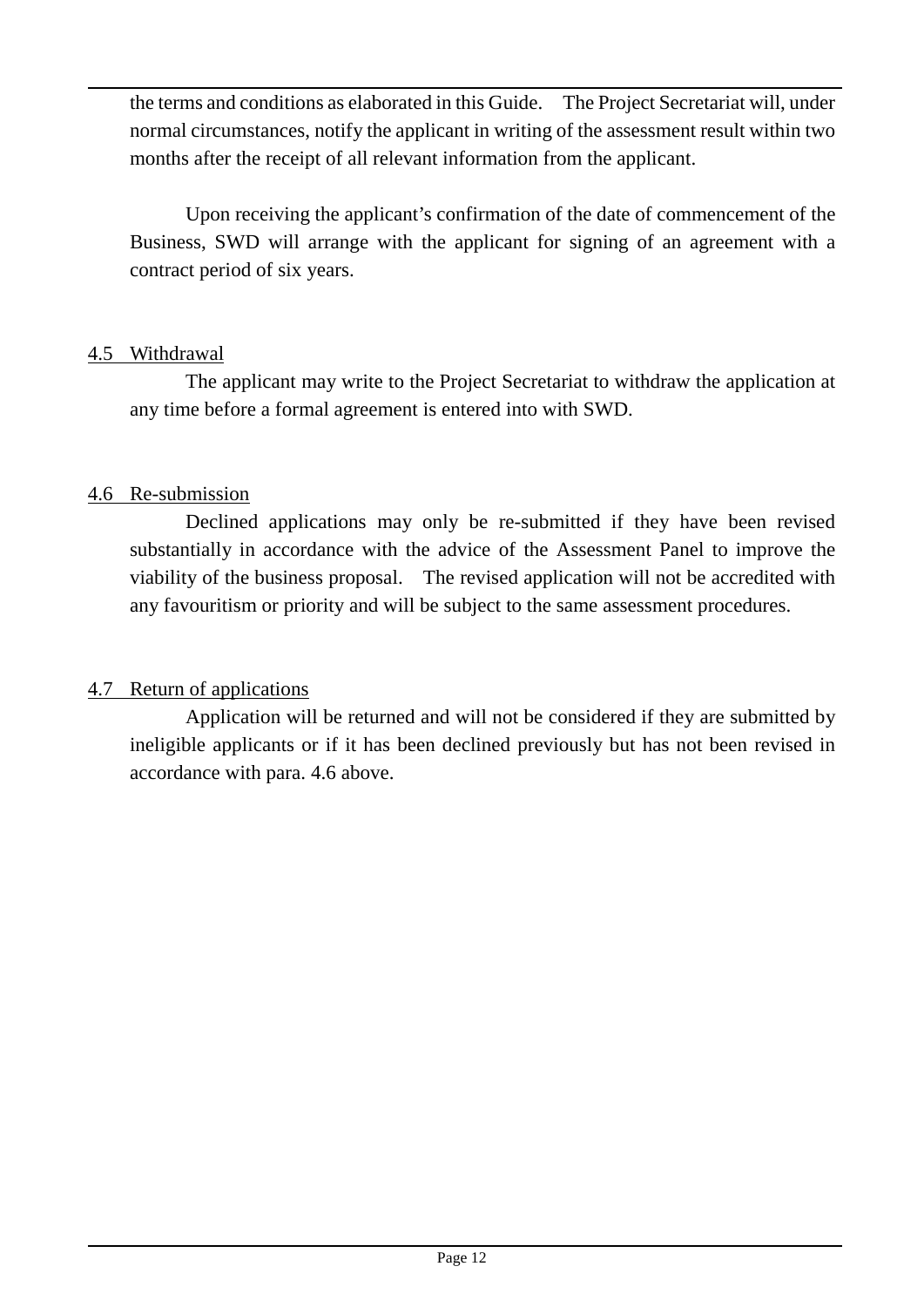## **Chapter 5 Administrative Highlights**

#### 5.1 Contractual requirements

For each business where grant has been approved, the applicant has to sign a formal agreement with SWD incorporating the business proposal of the Business submitted, funding schedule and the terms and conditions as elaborated in this Guide.

#### 5.2 Probity and internal control requirements

The applicant has to set out the code of conduct such as requirement for declaration of conflict of interests for the personnel and employees involved in the business operation. It has to put in place measures of internal control requirements governing the business operation such as procurement, appointment of staff, and sales and inventory control, etc. The applicant is required to declare to the Project Secretariat for undertaking prior to commencement of the Business. Otherwise, the applicant should seek advice from Independent Commission Against Corruption (ICAC) in preparation of the procedures as soon as possible and the declaration should be submitted to the Project Secretariat no later than three months after the commencement of the Business. The applicant should visit the website of ICAC at [www.icac.org.hk](http://www.icac.org.hk/) for information of the corruption prevention practices and if necessary, approach its Corruption Prevention Department for advice in respect of the operational procedures. The "Corruption Prevention Best Practice Checklist – Internal Control for Social Enterprises" published by ICAC is a useful reference. The applicant is advised to adopt the recommended control measures/practices as appropriate.

#### 5.3 Requirements for prior approval

A Business is required to be carried out in accordance with its proposal appended to the formal agreement entered into with SWD. Any modification leading to delayed implementation schedule, reduced scope of the Business, and the benefit of persons with disabilities being so adversely affected will require prior written approval from SWD.

#### 5.4 Change of key personnel

Pursuant to para. 5.3 above, except for the circumstances which are beyond control of the applicant, replacement of the Project Coordinator or Deputy Project Coordinator or any other employed staff who are responsible for preparing progress report of the Business will require prior notification to SWD.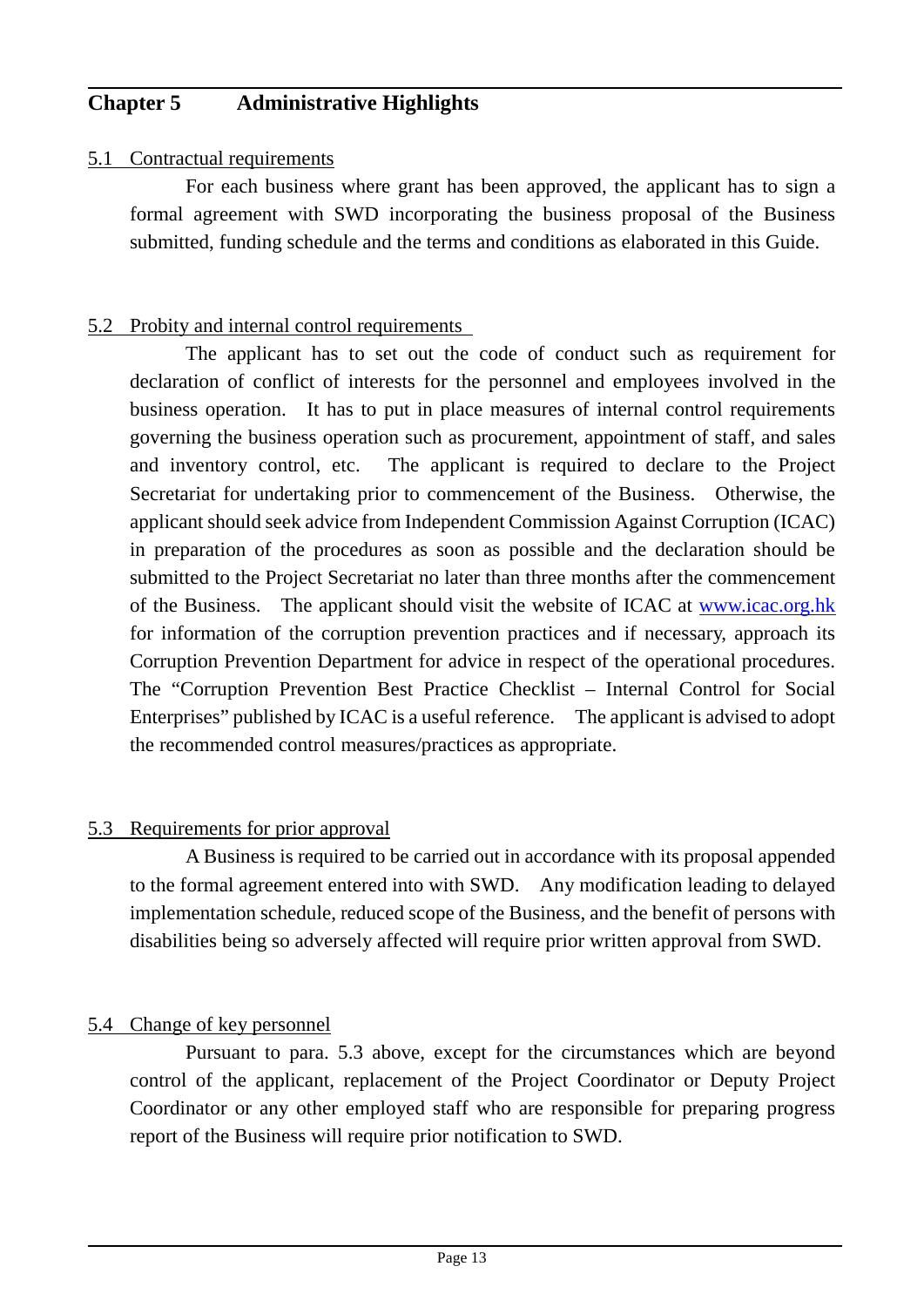## 5.5 Payment arrangements

The grant for the operating loss will be released when the applicant has fulfilled its pledges on the benefits to the persons with disabilities such as the number of employment opportunities created and the salary offered in accordance with para. 3.3.3. Under normal circumstances, the grant for the operating loss will be paid quarterly to the applicant or it may be paid at any other intervals as considered appropriate by DSW.

Payment of the grant for the capital expenditure on procurement of equipment, fitting-out works will be made on reimbursement basis. The capital expenditure to be claimed must be incurred during the initial three years of operation of the Business and the claim must be supported by receipts and certified by the authorised signatory of the applicant submitted to the MCO(R) for processing within 12 months from the date of purchase. Late submission(s) will not be entertained. Grantee has to keep an inventory register for each capital item with value at \$1,000 or above funded by the Project. Inventory check by the  $MCO(R)$  on items with \$1,000 or above will be made prior to reimbursement of capital grant.

Payment will be effected only if the Business is able to meet the prescribed plan and SWD is satisfied with the progress of the implementation. DSW reserves the right to withhold any payment if the Business is observed to be no longer viable or is seen to have substantial deviation from the original business plan or if a large amount of fund remains unspent in the account created for the Business.

Payment of the grant for salary expenses for the employment of one staff member during the business preparatory stage will be made on a one-off reimbursement basis with the submission of documentary proofs as appropriate, e.g. employment contracts, pay slips, etc.

## 5.6 Books of accounts and records

The applicant is required to use a separate bank account for processing all receipts and payments of the Business. All separate proper books of accounts and records of the Business shall be kept for at least seven years. The books of accounts to be kept by the applicant should include the cash and bank books, the sales and purchases day books, the ledger of accounts for recording all the transactions of money received and expended by the Business and any other matters relating to the receipt and expenditure taken place, all sales and purchases of the goods and assets by the Business, and the assets and liabilities of the Business.

The applicant shall submit separate annual audited financial statements of the Business prepared up to 31 March each year, which should include the income and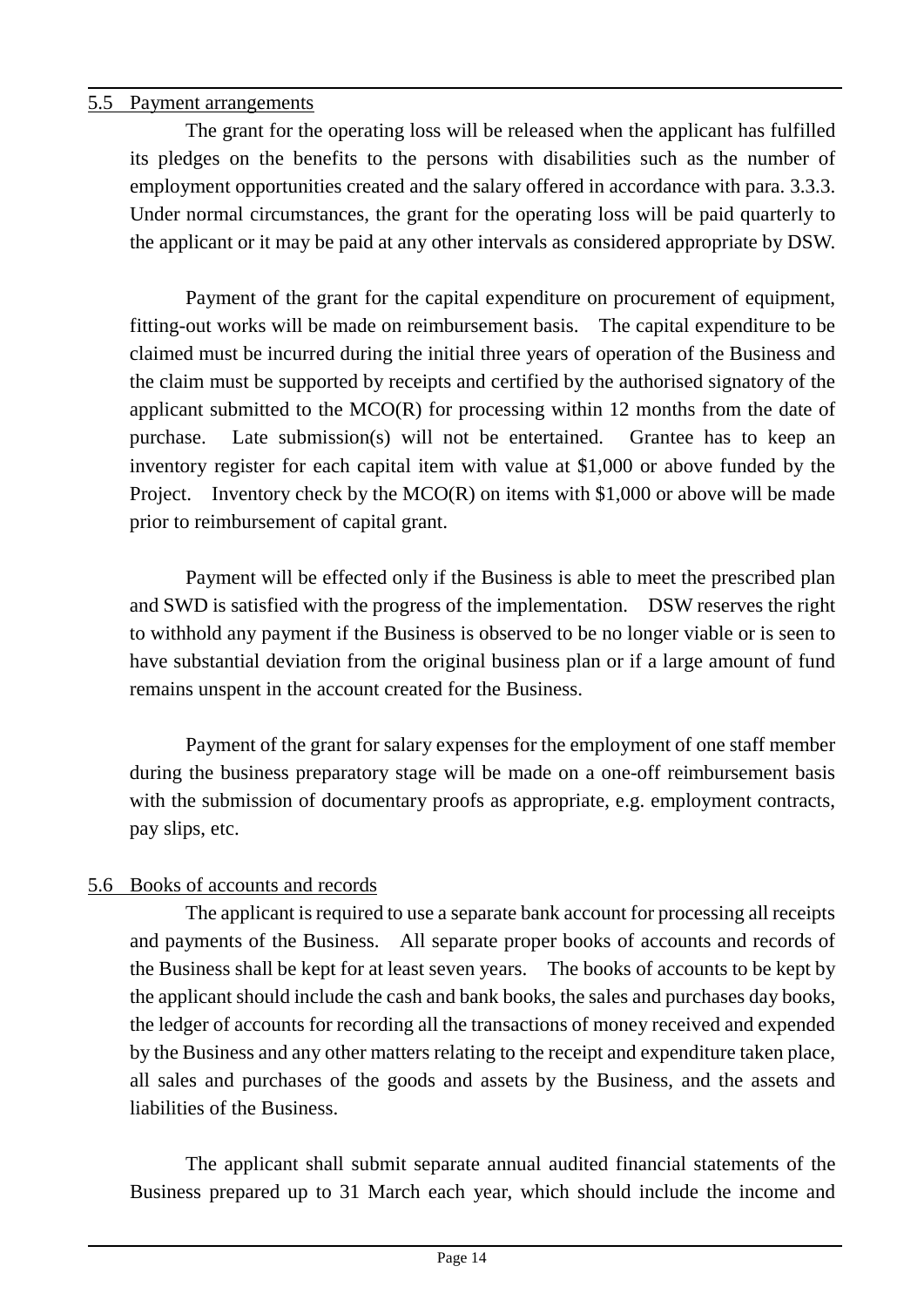expenditure accounts, the statement of financial position, statement of cash flows and notes to the account to the MCO(R). The first audited financial statements should cover at least six months but not more than 18 months. These annual audited financial statements have to cover the first six years of the Business from the date of commencement of the Business and should be submitted to the MCO(R) within six months after the end of the period covered by the annual audited financial statements. SWD reserves the right to conduct financial audit and inspection of such books of accounts and records for such six years at any time.

If the Business ceases its operation during the first six years from the date of commencement of the Business, all the books of accounts and records of the Business shall be retained by the applicant for at least seven years. The applicant should submit the separate audited financial statements to SWD within four months after the cessation of the operation of the Business and will be required to answer enquiries and queries should such be raised by SWD.

## 5.7 Progress report

The applicant has to submit quarterly progress reports of the Business to the MCO(R), each of which should cover the period from the date of commencement of the Business to end of the initial three years of operation. These reports should be submitted within two months after the end of each quarterly period. On the fourth to sixth years of the operation, the applicant has to submit an annual report, which should be submitted within two months after the end of the year. Each report should confirm the employment of the total number of employees and the number of persons with disabilities, supported with documents, such as payroll records to these employees; and provide financial performance of the Business. Quarterly reports showing the accumulated amounts of the grant received and used and the remaining balance should also be submitted. The applicant may also be required to show evidence to support the amounts of the grant used for operating the Business. The template of the progress report can be downloaded from SWD web page.

In considering new application by the applicant, the Assessment Panel will take note of the persistent non-compliance over submission of progress report and assess the management capabilities of the applicant.

Each business is monitored by SWD against the stated milestones. Advice and support on matters related to the Business will be provided through scheduled/surprise visits or progress review meetings.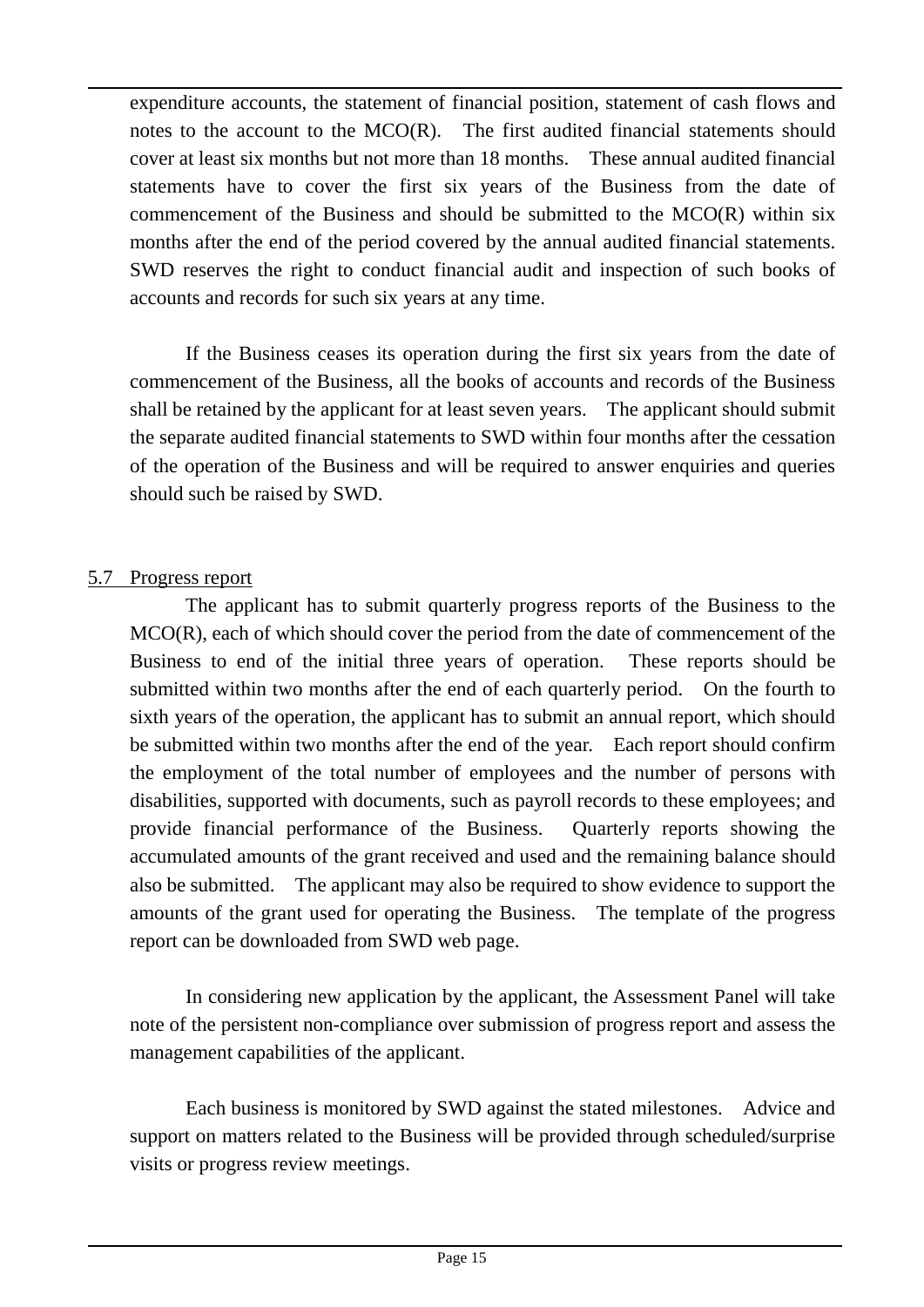The Advisory Committee on Enhancing Employment of People with Disabilities will steer the implementation of the Business, review its overall progress and will recommend to DSW for termination of funding support if the Business is observed to be no longer viable or seen to have substantial deviations from the original proposal.

#### 5.8 Enhanced support to businesses funded by the Project

Business performance is subject to the market fluctuation. However, it will become a concern if the funded Businesses show persistent poor performance. Early intervention of these under-performed Businesses for prompt assistance/guidance without jeopardy to the employment of the persons with disabilities becomes necessary. On financial parameters, considerations will be given to specific financial indicators, namely, sales turnover, gross profit/loss, net profit/loss and cash flow.

Under-performance of a Business is referred to the performance with any one of the financial indicators of sales turnover, gross profit/loss and net profit/loss having deterioration 30% or more over the projections for two consecutive quarters of the funding period or any negative variance on cash flow in any quarter of the funding period against the projected cash flow as indicated in the approved business plan. The applicant has to submit improvement plan to SWD for follow-up.

SWD will assess the business performance in accordance with financial indicators and pre-defined performance indicators. A Review Panel will be set up (para. 5.9) to render advice/guidance for the applicant in case of under-performed business.

## 5.9 Review Panel

The Review Panel comprising original members of the Assessment Panel set up to assess the Business, will be formed, with Terms of Reference as below:

- (i) to review the improvement plan submitted by the applicant:
	- Business failed to meet the pre-defined key performance indicators (para. 3.3.3);
	- Business assessed to have under-performance according to the pledged deliverables and viability (para. 5.8).
- (ii) to advise on the course of action to be contemplated by SWD with regard to the Businesses showing persistent non-compliance over submission of the progress reports (para. 5.7).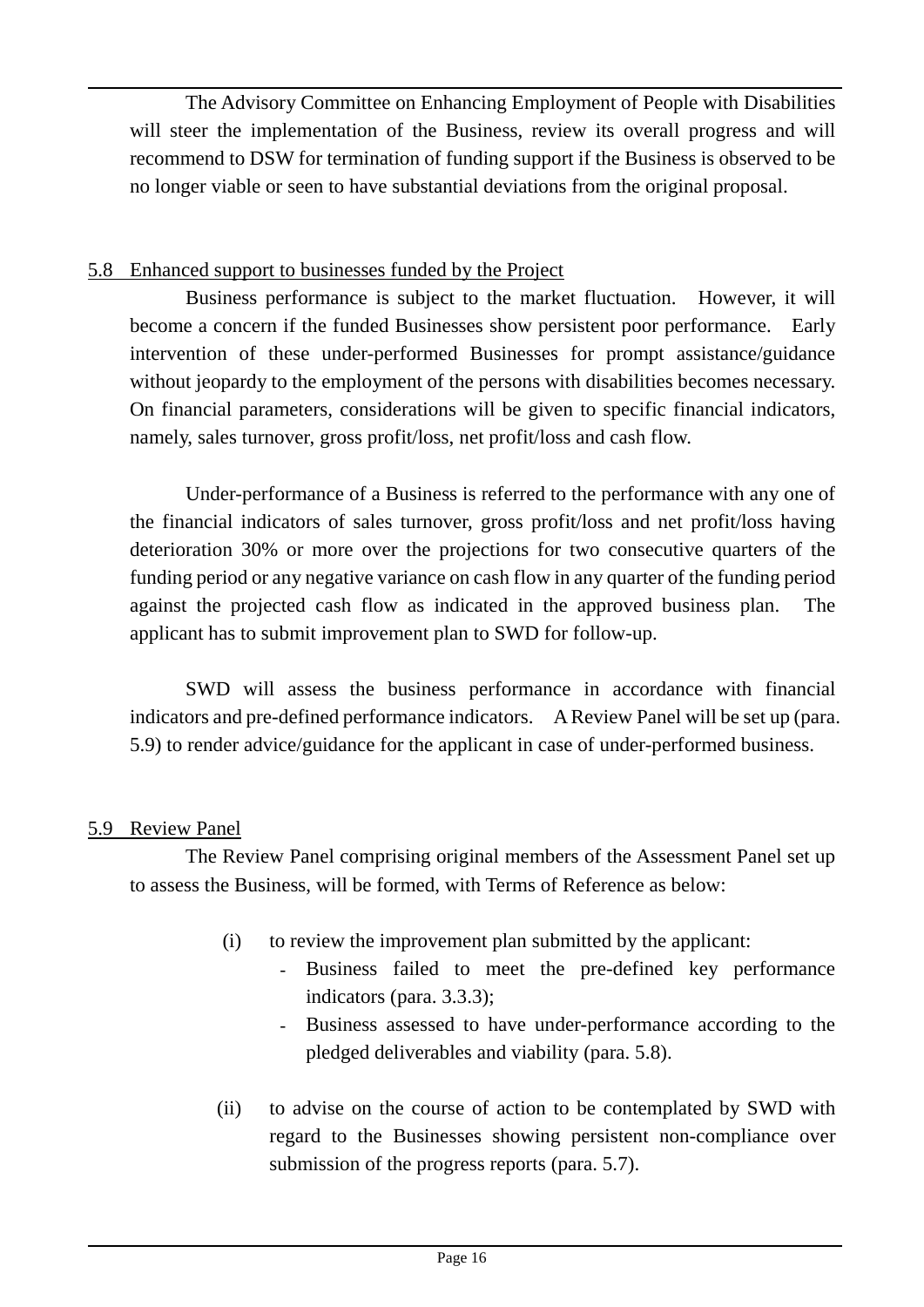#### 5.10 Procurement procedures

The grantee should exercise the utmost prudence in procuring equipment, goods or services for the Business and must adhere to the following procedures unless SWD agrees otherwise. SWD will monitor the applicant's compliance with procurement procedures through inspection visit.

For every procurement with aggregate value of more than \$5,000 but less than HK\$10,000, quotations from at least two suppliers should be obtained. The applicant should select the supplier that has submitted the lowest bid. If the lowest bid is not selected, full justifications must be given.

For every procurement with aggregate value at \$10,000 or more, but less than HK\$500,000, written quotations from at least three suppliers should be obtained. The applicant should select the supplier that has submitted the lowest bid. If the lowest bid is not selected, full justifications must be given.

For every procurement with aggregate value at \$500,000 or more, open tender should be adopted.

## 5.11 Title to equipment

The title to equipment for a Business, including those procured with the grant secured under the Project, will be held by the applicant who should ensure that the equipment is put to good use by the Business or its other welfare services if and when the operation of the Business is ceased.

## 5.12 Acknowledgement of support

Acknowledgement of the funding support from the Project must appear on all equipment, facilities, publicity/media events related to the Business, as well as in publications promoting the Project. The applicant is required to exhibit the logo of the Project prescribed by SWD on all publicity materials such as the advertising boards and, if so practicable, to put it on name cards, letterheads and etc. The applicant has the obligation to assist and participate in the publicity related to the Project. Information of the Businesses may also be put on the internet for public access. Justifications must be provided for withholding information related to the Business.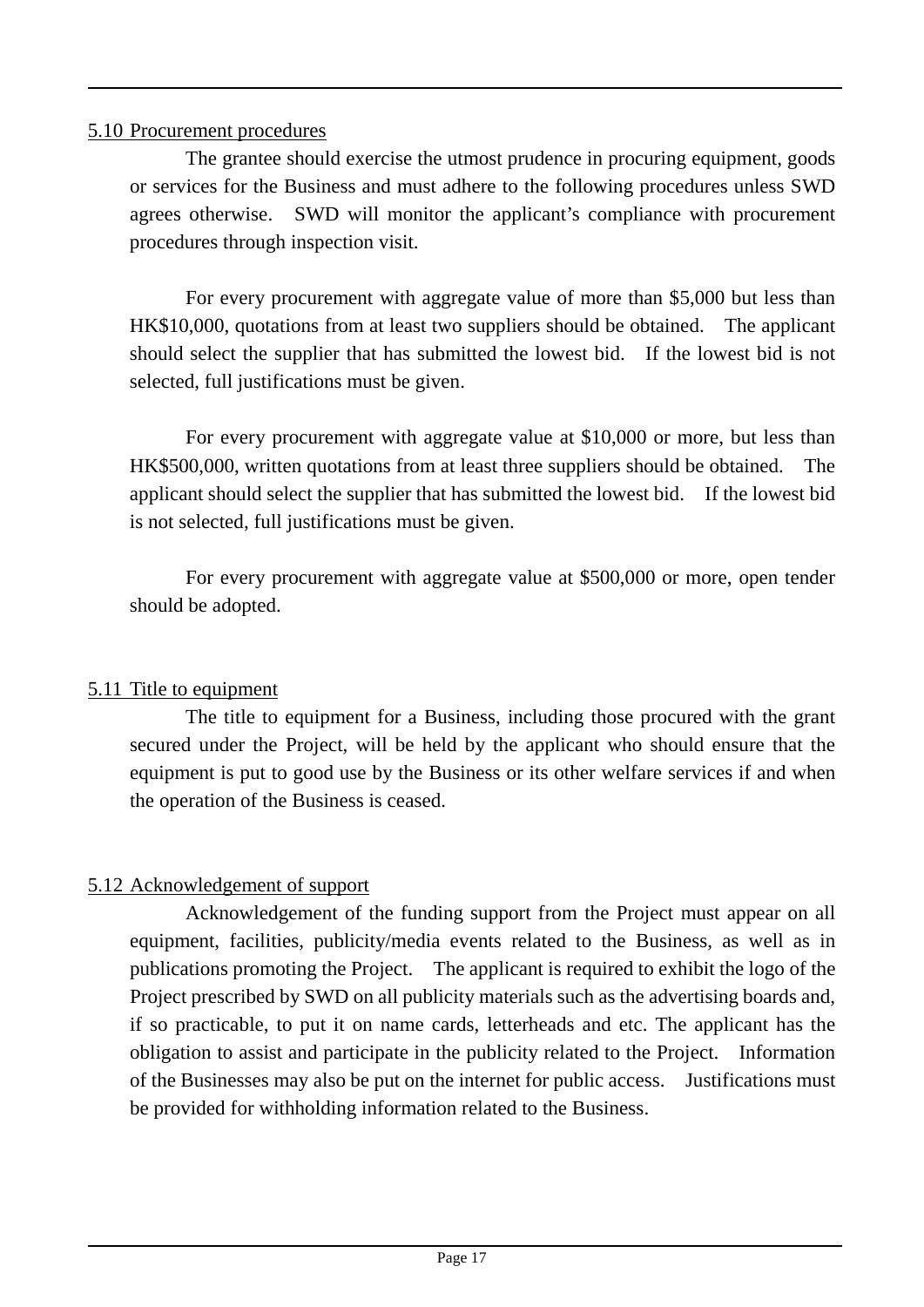#### 5.13 Suspension or termination of funding support

Funding support may be suspended or terminated in accordance with the provisions contained in the agreement signed between the applicant and SWD.

## 5.14 Cessation of business

If Business is determined to cease operation by the applicant within six years after its commencement, SWD should be informed through a prior notification right after such a decision is made. A report with details on how the assets of the Business will be put to good use for the benefit of welfare services and displacement arrangement for the so affected disabled employees should be submitted to SWD.

## 5.15 Unauthorised expenses

The applicant should exercise the utmost prudence in the use of the grant for the Business. The grant should not be used to cover any costs which are not related to the Business.

## 5.16 Return of unspent balance of operating grant

At the end of the contract period of the Business, the applicant is required to return the unspent balance of the operating grant as shown in the progress report (subject to SWD's final calculation), if any, to SWD within two months. However, if the applicant intends to retain and use the unspent balance of the operating grant for financing the Business or other businesses funded under the Project, it should send a written request together with justifications to SWD for consideration as early as practicable after identification of such unspent balance.

Business could utilise the unspent balance of the operating grant for the employment of additional PWDs. In any case, the ratio of number of PWDs employed in the funded businesses should be no less than that as pledged in the original application. If the applicant intends to use the unspent balance of the operating grant for the procurement of capital items, the applicant should provide sufficient number of quotations in accordance with the requirement laid down in para. 5.10 together with justifications to SWD for consideration.

SWD will only consider justified proposals with concrete items that can be substantiated by invoices, receipts, employment and salary records, etc. Vague and unspecific items will not be considered. If the request is rejected, the grantee should return the unspent balance of the operating grant to SWD immediately. The applicant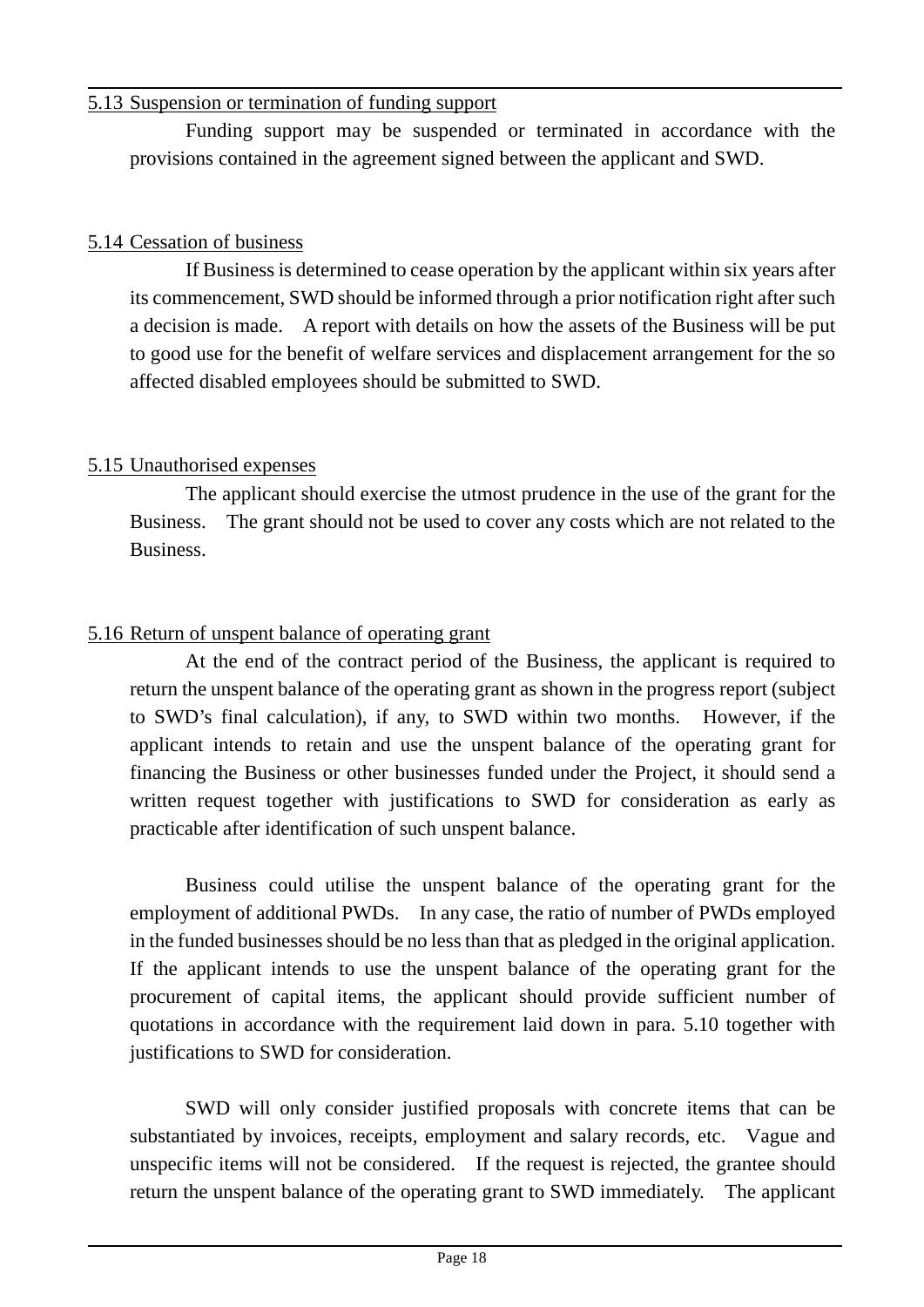should submit to SWD report and any other documents, e.g. quotations, invoices, receipts, employment contracts, pay slips, etc. or any other documents as requested by SWD to support the use of unspent balance of the operating grant if the request is acceded to.

The basis for calculation of the unspent balance of the operating grant is illustrated in the sample case in **Annex 5**.

#### 5.17 Application for extended funding support

The applicant should submit to SWD at least two months before end of the funding period a projection of the number of employees with disabilities to be employed in the  $4<sup>th</sup>$  and  $5<sup>th</sup>$  year of operation for application of extended funding support. In submission of the projection, the applicant should also provide the SWD with the number of employees with disabilities employed in the first three quarters in the  $3<sup>rd</sup>$  year, to be supplemented by the provision of pay slips or any other documents to show the employment status of the employees.

During the  $4<sup>th</sup>$  and  $5<sup>th</sup>$  year of operation, the applicant should submit to SWD the pay slips of the PWDs.

The basis for determining the extended funding support is illustrated in the sample case in **Annex 6**.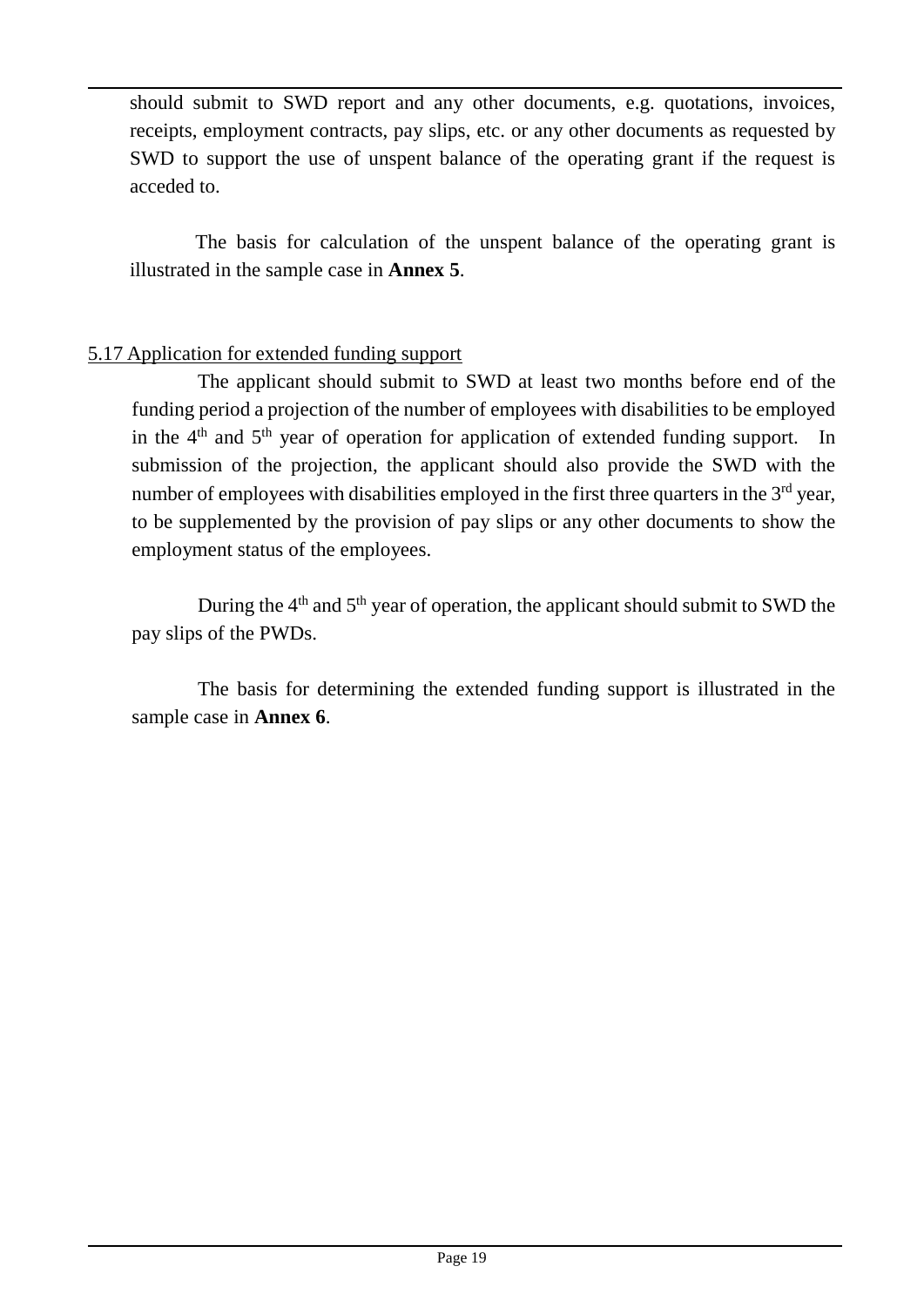# **Chapter 6 Assistance to Applicants during the Application Process**

6.1 Project Secretariat

Applicants may contact the MCOR for advice on working out a business proposal and enquiries and assistance in respect of the application for the Project.

| Address:                    | Room 503, 5/F., West Coast International Building,<br>290-296 Un Chau Street,<br>Sham Shui Po,<br>Kowloon |
|-----------------------------|-----------------------------------------------------------------------------------------------------------|
| Email Address:              | $\text{mcoreng}\,\omega$ swd.gov.hk                                                                       |
| Web-site:                   | www.swd.gov.hk                                                                                            |
| Enquiry Tel. No.: 3586 3446 |                                                                                                           |

\*\*\* End \*\*\*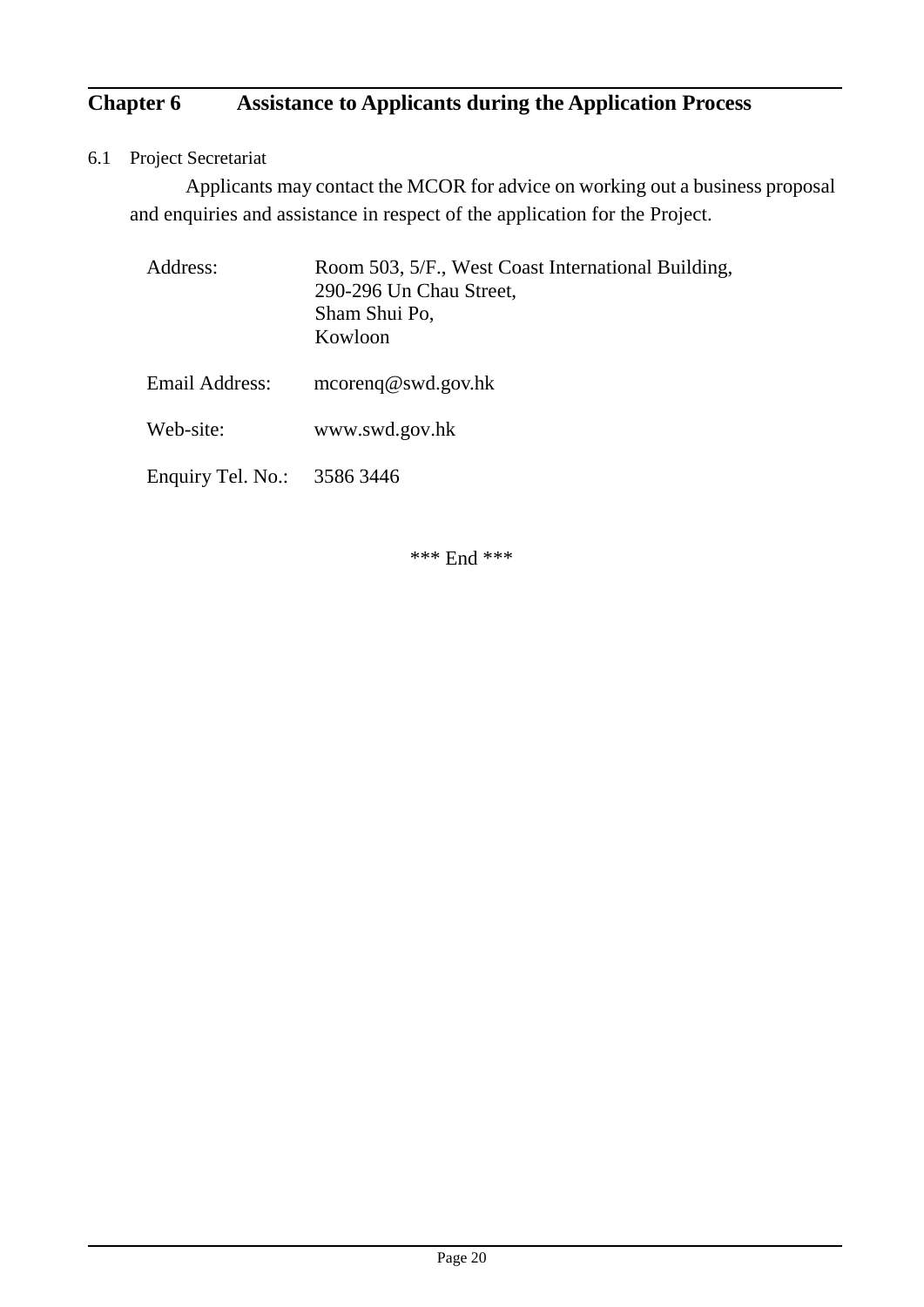# **Basis for Determining the Business Preparatory Support, Capital and Operating Grants**

(a) Basis for Determining the Salary of Employee Engaged in Business Preparatory Stage (The maximum grant is \$113,400, i.e. \$18,000 x 1.05 x 6 months, as the salary of the employee is c*apped at \$18,000 per month, exclusive of MPF contributions, for a maximum of six months prior to business commencement*)

The sample case below illustrates the basis for calculation.

Date of commencement of the business: 16 June 2020

| Month    | Salary    | Mandatory contribution  | Monthly Salary Expense |  |
|----------|-----------|-------------------------|------------------------|--|
|          |           | payable by the employer |                        |  |
| January  | \$19,000  | \$950                   | \$19,950               |  |
| February | \$19,000  | \$950                   | \$19,950               |  |
| March    | \$19,000  | \$950                   | \$19,950               |  |
| April    | \$19,000  | \$950                   | \$19,950               |  |
| May      | \$19,000  | \$950                   | \$19,950               |  |
| June     | \$9,500   | \$475                   | \$9,975                |  |
| Total:   | \$104,500 | \$5,225                 | \$109,725              |  |

#### Position: Project Manager

Total Salary Expenses  $= $109,725$ 

As the support grant is capped at \$18,000 per month plus the mandatory contribution payable by employer at 5%, the Business has to bear the \$5,775 difference [(\$19,000 - \$18,000) x 105% x 5.5 months] in salary expenses at its own resources.

## (b) Basis for Determining the Capital Grant

The amount of capital grant for a business will be assessed on a case-by-case basis. In general, the capital grant should be sufficient to set up the business including the costs of purchase of furniture and equipment essentially for running the business, fitting out and renovation works for the premises, and special items such as a lump sum fee paid for a franchise.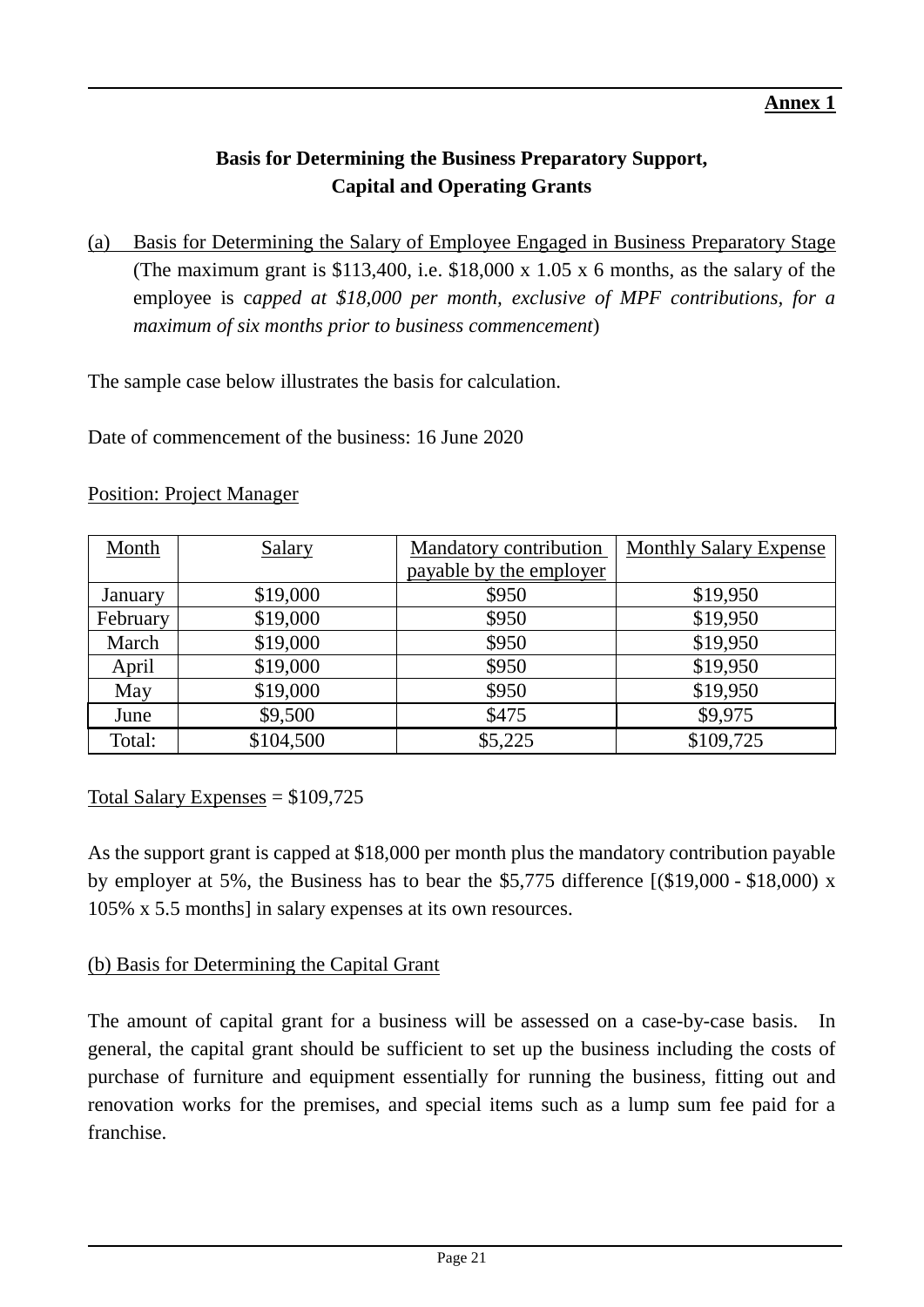#### (c) Basis for Determining the Operating Grant

The projected net operating profit/loss in each of the initial three years of operation of a business is calculated by the cumulative operating profit and/or deficit of the consecutive four quarters within the year. In other words, if a business is projected to have net operating profits in any year within the initial three years of operation, no operating grant will be provided for that particular year. The sample case below illustrates the basis for calculation.

#### Sample Case

| Year                           | Quarter                                                                                                                                                                                                     | Projected Profit/      | Projected Net       | <b>Amount of Operating</b> |  |
|--------------------------------|-------------------------------------------------------------------------------------------------------------------------------------------------------------------------------------------------------------|------------------------|---------------------|----------------------------|--|
|                                |                                                                                                                                                                                                             | (Deficit) in the       | Profit/(Deficit) in | Grant for the Year         |  |
|                                |                                                                                                                                                                                                             | Quarter                | the Year            | $(\$)$                     |  |
|                                |                                                                                                                                                                                                             | $(\$)$                 | $(\$)$              |                            |  |
| $\mathbf{1}$<br>$\overline{2}$ |                                                                                                                                                                                                             | (227,000)              |                     |                            |  |
|                                | $\overline{2}$<br>(147,000)<br>3<br>75,000<br>$\overline{4}$<br>18,000<br>5<br>(112,000)<br>50,000<br>6<br>7<br>(70,000)<br>8<br>25,000<br>9<br>(30,000)<br>10<br>65,000<br>100,000<br>(15,000)<br>11<br>12 |                        |                     |                            |  |
|                                |                                                                                                                                                                                                             | (281,000)<br>(107,000) | 281,000             |                            |  |
|                                |                                                                                                                                                                                                             |                        |                     |                            |  |
|                                |                                                                                                                                                                                                             |                        |                     |                            |  |
|                                |                                                                                                                                                                                                             |                        |                     |                            |  |
|                                |                                                                                                                                                                                                             |                        |                     | 107,000                    |  |
|                                |                                                                                                                                                                                                             |                        |                     |                            |  |
|                                |                                                                                                                                                                                                             |                        |                     |                            |  |
|                                |                                                                                                                                                                                                             |                        |                     | <b>Nil</b>                 |  |
| 3                              |                                                                                                                                                                                                             |                        |                     |                            |  |
|                                |                                                                                                                                                                                                             | 80,000                 |                     |                            |  |

Date of commencement of the business : 1 July 2017

Amount of operating grant for this business  $$281,000 + $107,000 = $388,000$ 

Length of funding period for this business Two years from 1 July 2017 to 30 June 2019.

Contract period for this business Six years from 1 July 2017 to 30 June 2023.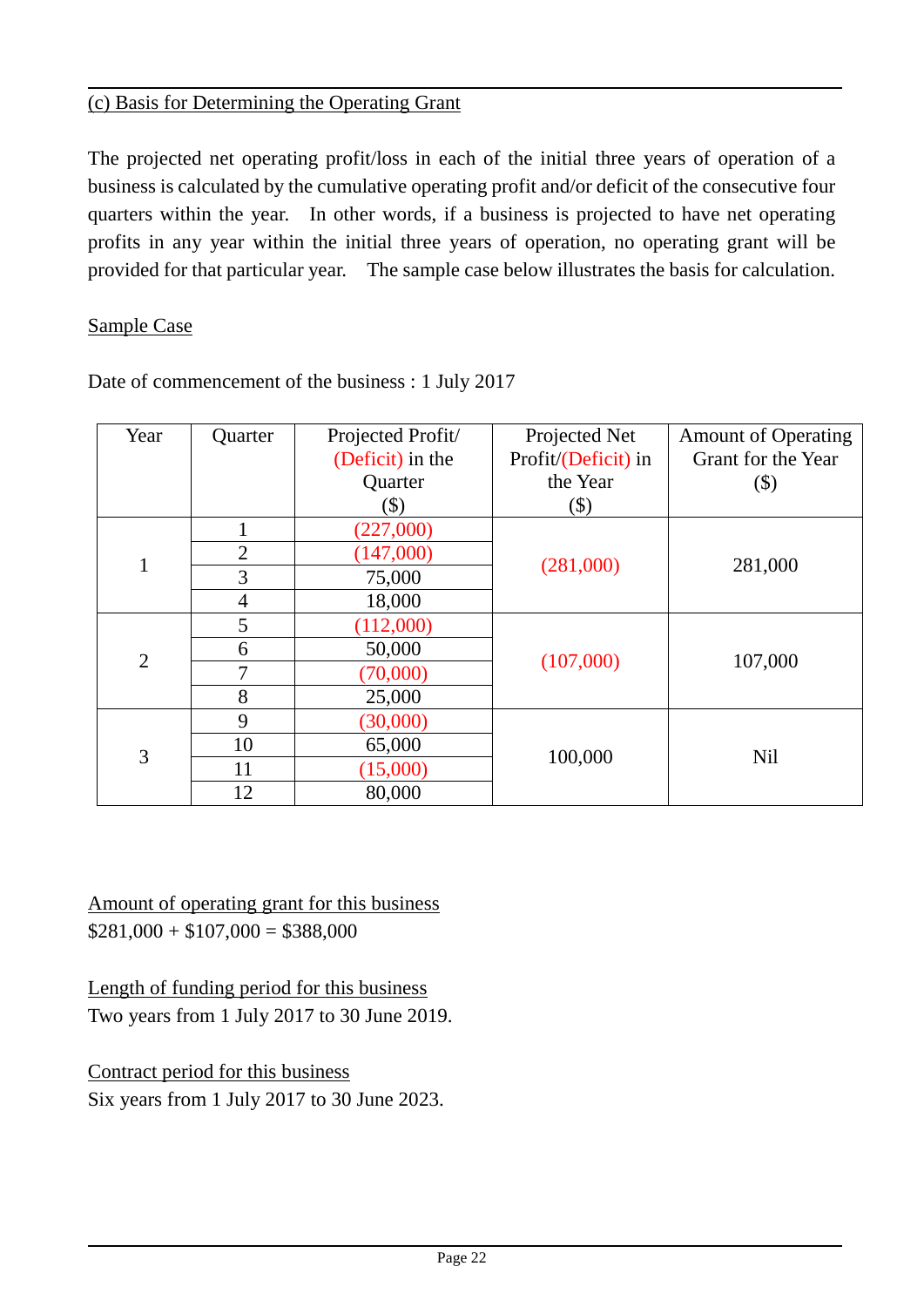## **Checklist for Preparation of Application Form**

- 1. Basic criteria of the applicant
	- (a) Bona-fide charitable NGOs with legal entities authorised to carry out business activities in Hong Kong Special Administrative Region
	- (b) Tax-exempted status under Section 88 of the Inland Revenue Ordinance (Cap.112)
	- (c) For applicant not receiving subventions from SWD, it should have active engagement in welfare and charitable activities for at least two years before submission of the application
- 2. Benefits to persons with disabilities
	- (a) The proposed business is suitable for employment of persons with disabilities
	- (b) At least 50% of the number of employees should be persons with disabilities
	- (c) The availability of potential employees with disabilities for the business
	- (d) Reasonable proportion of salary of employees with disabilities in the payroll
	- (e) Value-added elements of the business (optional) e.g. providing training opportunities for persons with disabilities
- 3. Viability of the business
	- (a) Nature of the business
	- (b) Potential customers
	- (c) Market analysis
		- 4 Ps ( Product, Price, Place & Promotion)
		- 4 Cs (Customer, Cost to the customer, Convenience & Communication)
		- SWOT (Strengths, Weaknesses, Opportunities & Threats)
		- Competitive edge that makes the business survive in the market
	- (d) Financial analysis
		- Must be self-sustaining after the three years following the date of commencement
		- Sales projection should be supported with rationale
		- Capital and operating expenses should be justified
		- Other financial arrangement such as cash flow management, tide-over arrangement for payment of capital expenditure before reimbursement, etc.
	- (e) Operational arrangement such as procurement, logistic, staff roster, etc.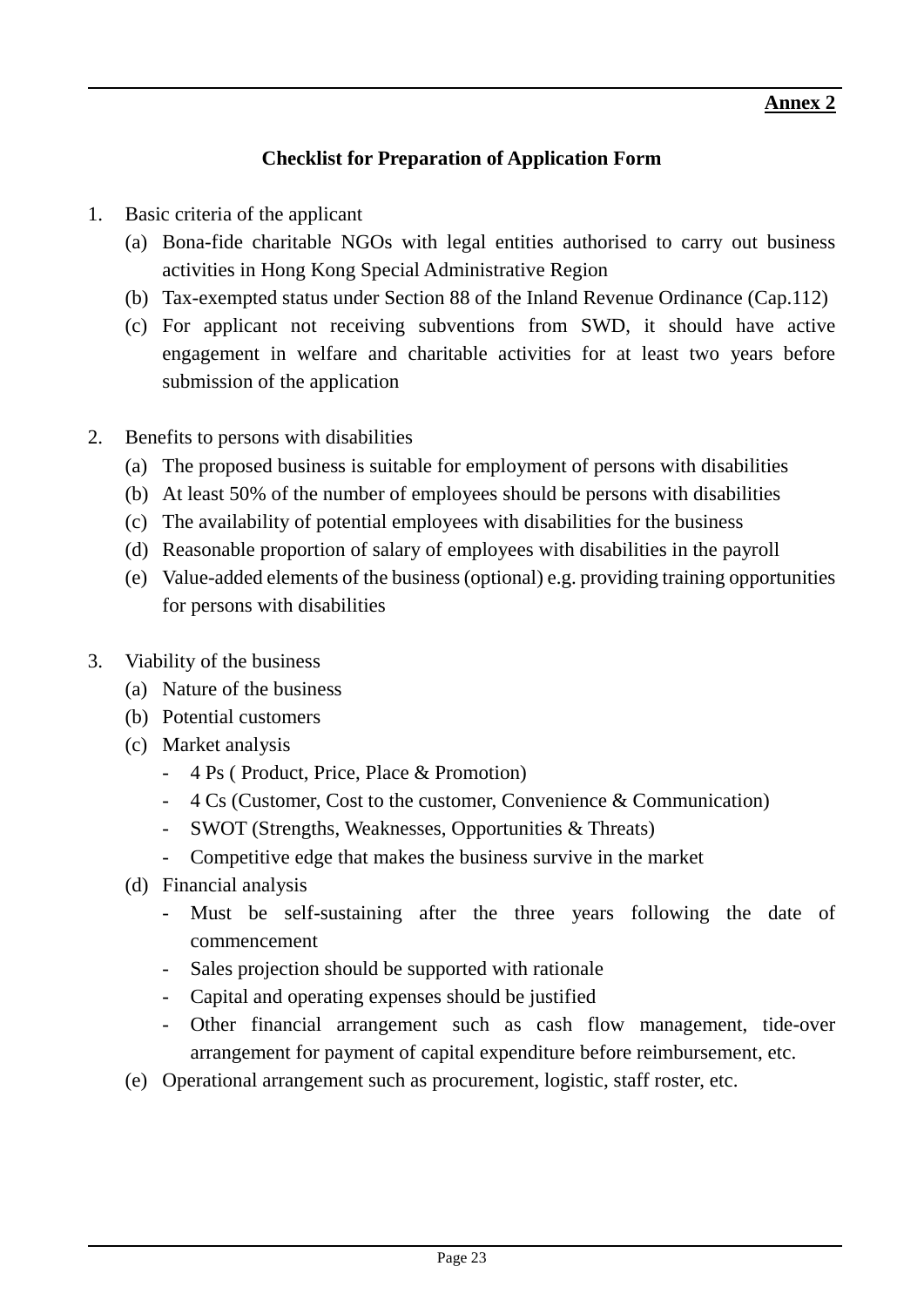## 4. Manpower

- (a) Indicate the employment of staff, if any, during the business preparatory stage and the duties involved. This newly employed staff for preparation of the project should not come from the existing staff of the applicant organisation or its subsidiary.
- (b) State the maximum number of employee with disabilities to be recruited
- (c) State the job specification, qualification required, number of working hours/day/week/month and salary in hour/month for each post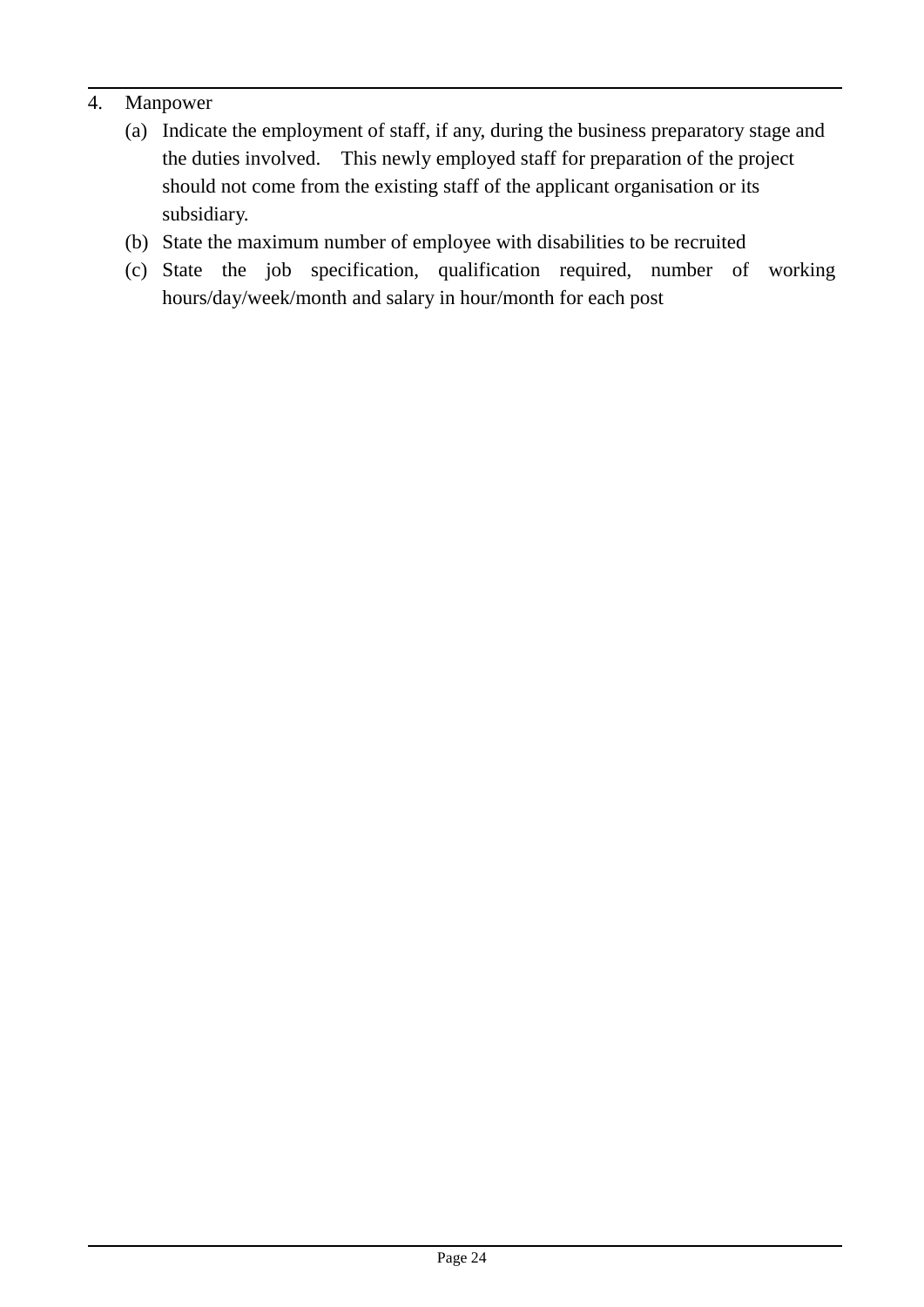# **Checklist for Preparation of Appendices 1 - 4**

# 1. Appendix 1

- (a) Sales Projection shall be supported by the basis of calculation with rationale and the information shall be provided in remark at Appendix 1 or supplementary sheet.
- (b) If the business offering more than one type of product/service, Sales Projection, Cost of Sales and Gross Profit of each type of product/service shall be listed separately.
- (c) For any products/sales with seasonal factors, the information shall be provided at Remark at Appendix 1 or supplementary sheet with calculation reflected at Appendices 1a, 1b and 1c.
- 2. Appendix 1a, 1b, 1c
	- (a) The list of income and operating expenses must be the same as Appendix 1.
	- (b) The total for year 1, year 2 and year 3 in Appendices 1a, 1b and 1c must be filled.
- 3. Appendix 2 ( Sheet 1, Sheet 2, Sheet 3)
	- (a) The Operating Grant will be calculated on the sum of loss in each quarter and payment will be at the  $1<sup>st</sup>$  month of the quarter. If there is profit in the following quarter, only the net balance on the loss amount will be paid to the business. The sample case below illustrates the basis for calculation.

| Year                |                                                                                                                                                                                                                                                                                                                                                                                                                           |                     |                 |                        |
|---------------------|---------------------------------------------------------------------------------------------------------------------------------------------------------------------------------------------------------------------------------------------------------------------------------------------------------------------------------------------------------------------------------------------------------------------------|---------------------|-----------------|------------------------|
|                     | Quarter                                                                                                                                                                                                                                                                                                                                                                                                                   | Profit/ $(Loss)$ in | Month           | Payment of             |
|                     |                                                                                                                                                                                                                                                                                                                                                                                                                           | the Quarter         |                 | <b>Operating Grant</b> |
|                     |                                                                                                                                                                                                                                                                                                                                                                                                                           | (\$)                |                 | $(\$)$                 |
|                     |                                                                                                                                                                                                                                                                                                                                                                                                                           | (227,000)           | 1 <sup>st</sup> | 227,000                |
|                     | $\overline{2}$                                                                                                                                                                                                                                                                                                                                                                                                            | (147,000)           | 4 <sup>th</sup> | 54,000                 |
|                     | Appendices $1 a - 1c$<br>Appendix 2 Sheets 1 - 3<br>7 <sup>th</sup><br>3<br>75,000<br>10 <sup>th</sup><br>18,000<br>4<br>13 <sup>th</sup><br>(112,000)<br>5<br>16 <sup>th</sup><br>50,000<br>6<br>19 <sup>th</sup><br>(70,000)<br>7<br>22 <sup>nd</sup><br>8<br>25,000<br>25 <sup>th</sup><br>9<br>(30,000)<br>28 <sup>th</sup><br>65,000<br>10<br>31 <sup>st</sup><br>(15,000)<br>11<br>34 <sup>th</sup><br>80,000<br>12 |                     |                 |                        |
| $\overline{2}$<br>3 |                                                                                                                                                                                                                                                                                                                                                                                                                           |                     |                 | $\theta$               |
|                     |                                                                                                                                                                                                                                                                                                                                                                                                                           |                     |                 | 62,000                 |
|                     |                                                                                                                                                                                                                                                                                                                                                                                                                           |                     |                 | $\mathbf{\Omega}$      |
|                     |                                                                                                                                                                                                                                                                                                                                                                                                                           |                     |                 | 45,000                 |
|                     |                                                                                                                                                                                                                                                                                                                                                                                                                           |                     |                 |                        |
|                     |                                                                                                                                                                                                                                                                                                                                                                                                                           |                     |                 | $\theta$               |
|                     |                                                                                                                                                                                                                                                                                                                                                                                                                           |                     |                 | 0                      |
|                     |                                                                                                                                                                                                                                                                                                                                                                                                                           |                     | 0               |                        |
|                     |                                                                                                                                                                                                                                                                                                                                                                                                                           |                     |                 | 0                      |

Sample case

(b) As payment of the grant for the capital expenditure will be made on a reimbursement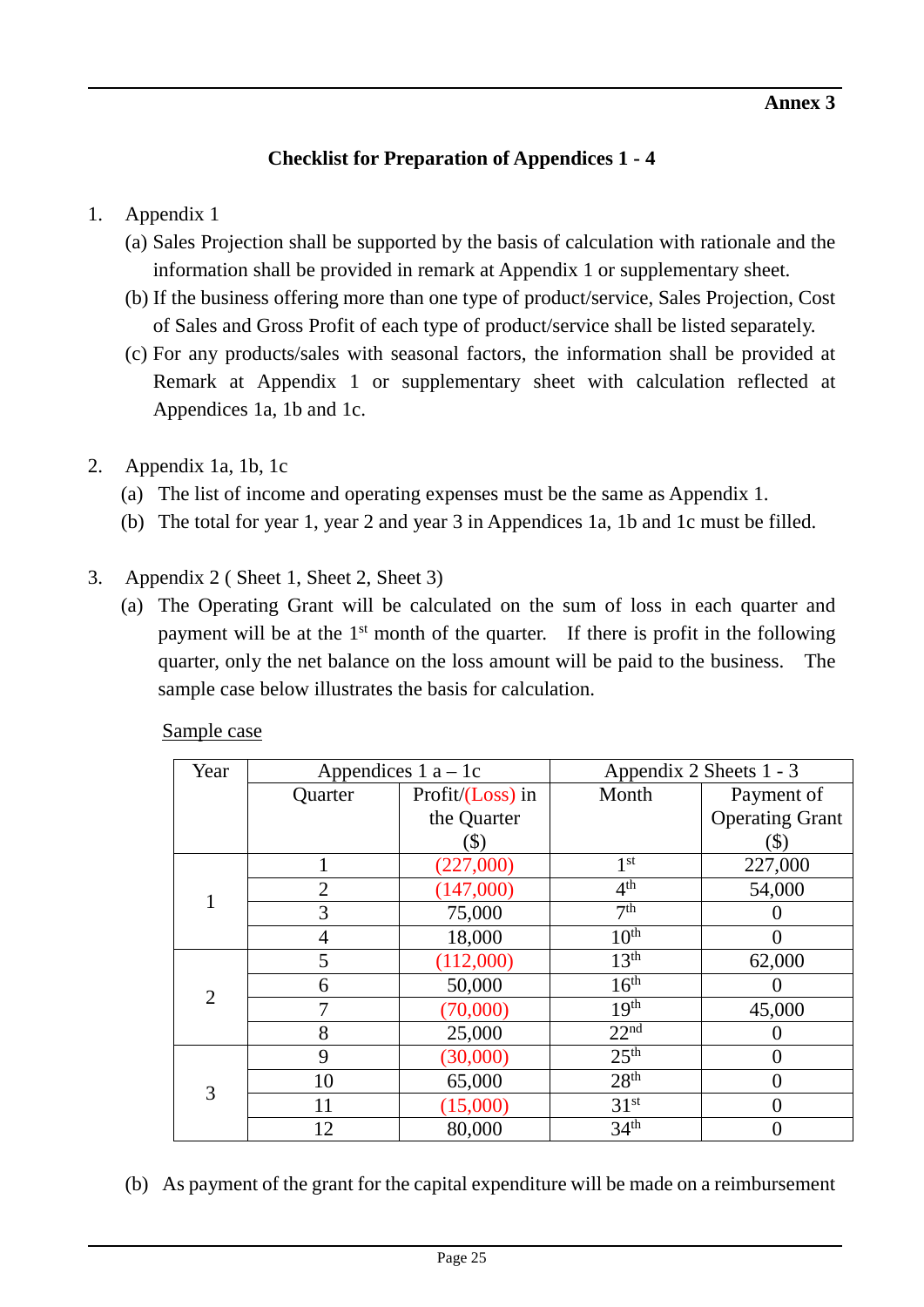basis, tide-over arrangement from the grantee must be prepared on financial support for the capital expenditure and other expenses, such as settlement of purchase and operation expenses. The amount of tide-over grant for payment of capital expenditure before reimbursement must be indicated in the grantee's financial support item.

- (c) Negative balance of cash flow is not allowed.
- 4. Appendix 3
	- (a) The salary expenses of one preparatory staff for a maximum of six months are subsidised before the business commences operation.
	- (b) As payment of the grant for the business preparatory support grant will be made on a one-off reimbursement basis, tide-over arrangement from the grantee for payment of the salary expenses is expected.
	- (c) The number of staff should be equal to the number of employees, no matter they are full-time staff or part-time staff. If there are 4 part-time staff, the number of staff shall be 4 instead of 2.
	- (d) If there is any change of number of employees that affects the ratio of number or salary of disabled employees, separate table shall be provided to reflect the change.
	- (e) The percentage of MPF must be stated.
	- (f) Please state the percentage of annual increment. If there are different annual increments for different posts, separate tables shall be prepared to reflect the ratio of salary of the disabled employees.
- 5. Appendix 4
	- (a) The capital expenditure shall be categorised into renovation, furniture, equipment and others.
	- (b) For capital expenditure on renovation, quotation with breakdown of renovation items shall be provided.
	- (c) For capital expenditure on furniture, equipment and others, all the items must be listed with quantity. Moreover, for proposed item with unit price of \$20,000 or above, quotation shall be provided.
	- (d) Reasonable amount of sundries or miscellaneous items are acceptable under capital expenditure but any inventory items with value of \$1,000 or above and electrical appliances shall not be regarded as sundries or miscellaneous items.
- 6. Accuracy and Consistency of Figures
	- (a) The amount shown in all appendices shall be in the nearest dollar.
	- (b) Please be alert on the usage of formula in Excel file which might lead to error in summation. The summation of figures in all the appendices must be correct.
	- (c) All the figures in different appendices must tally.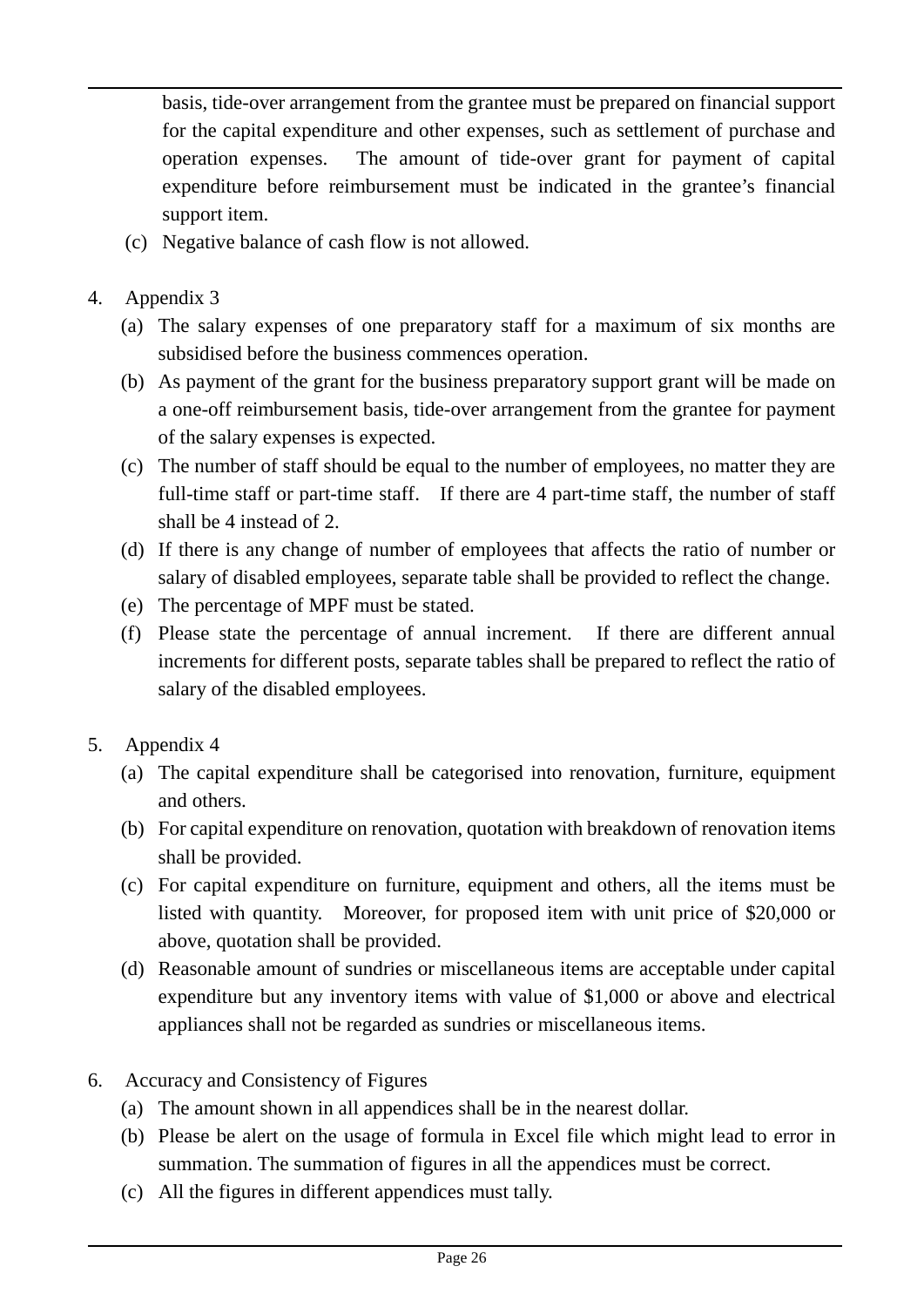# **Checklist for Submission of Application**

- 1. Complete the Application Form and Appendices 1- 4.
- 2. Provide supporting documents for the application
	- (a) Leasing agreement, if any (application with proposed venue of business having a leasing period of less than three years will normally not be considered)
	- (b) Layout plan (with all capital items shown in the layout plan)
	- (c) Quotation for capital item costs over \$20,000
	- (d) Any other documents which can support the application
- 3. Provide supporting documents to confirm the eligibility of the applicant
	- (a) Certificate of Incorporation
	- (b) Memorandum and Articles of Association
	- (c) Letter from Inland Revenue Department to confirm its tax-exempted status
	- (d) Latest Annual Return to Company Registry
	- (e) Audit Report (latest three years prior to submission of application)
	- (f) For applicant not receiving subvention from SWD, documentary proof of an active engagement in welfare and charitable activities for at least two years before the submission of the applications
	- (g) If the Business is operated by the applicant's subsidiary that has not been exempted from tax under Section 88 of the Inland Revenue Ordinance (Cap. 112), documentary proof of the wholly-owned subsidiary relationship with the applicant and Business Registration Certificate of the subsidiary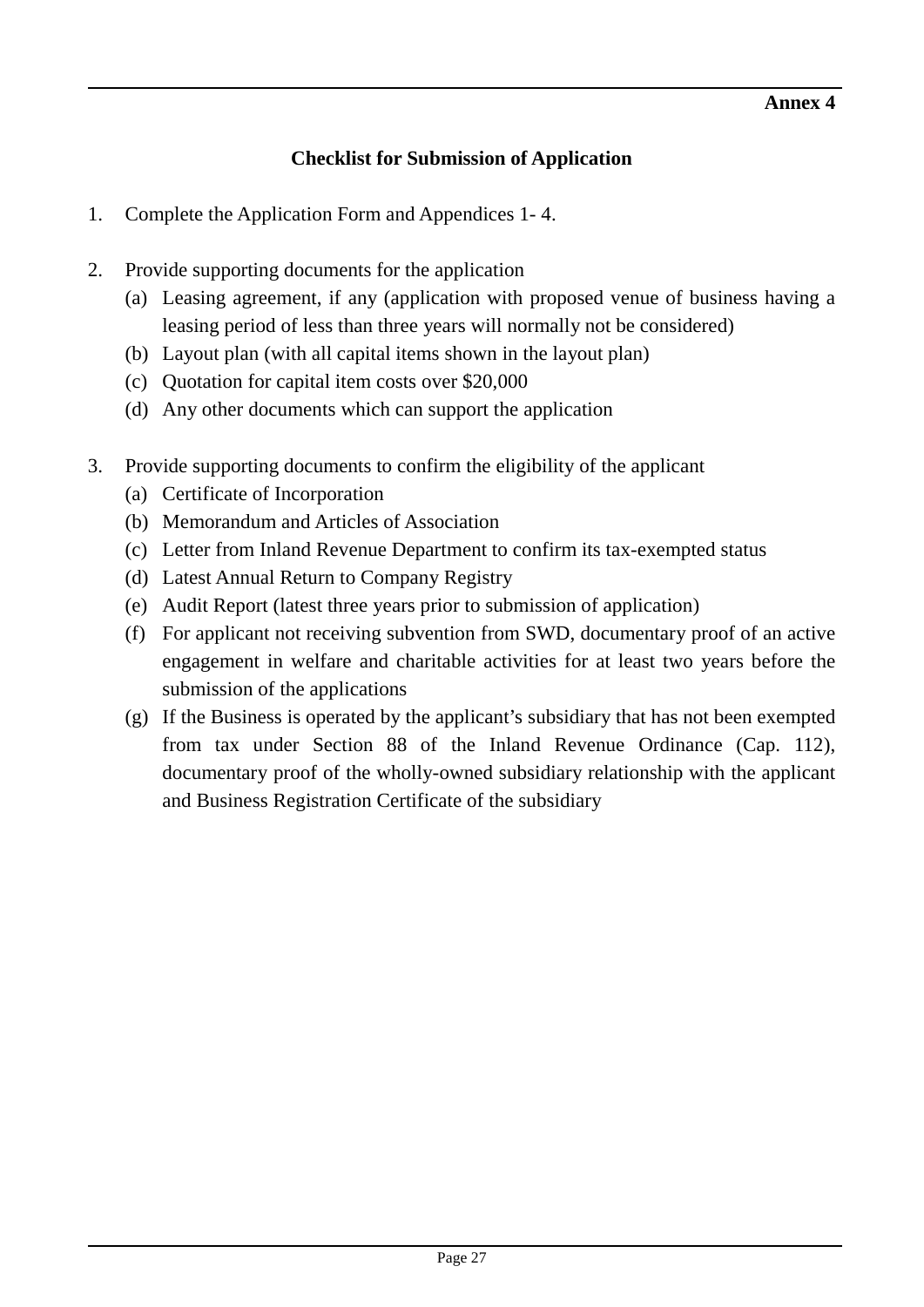# **Basis for Calculation of the Unspent Balance of the Operating Grant**

## Basis for Calculation of the Unspent Balance of the Operating Grant

There will be an unspent balance of the operating grant when the actual operating loss during the funding period is less than the projected operating loss for which the amount of operating grant is based upon. The sample case below illustrates the basis for calculation.

#### Sample Case

Date of commencement of the business : 1 July 2017

| Year                        | Projected Net           | <b>Amount of Operating</b> | <b>Actual Net</b>       |  |
|-----------------------------|-------------------------|----------------------------|-------------------------|--|
|                             | Profit/(Deficit) in the | Grant for the Year         | Profit/(Deficit) in the |  |
|                             | Year                    | (\$)                       | Year                    |  |
|                             | $(\$)$                  |                            | $(\$)$                  |  |
|                             | (281,000)               | 281,000                    | (295,000)               |  |
| $\mathcal{D}_{\mathcal{L}}$ | (107,000)               | 107,000                    | (50,000)                |  |
| 3                           | 100,000                 | N <sub>il</sub>            | (10,000)                |  |

Amount of operating grant for this business  $$281,000 + $107,000 = $388,000$ 

Length of funding period for this business Two years from 1 July 2017 to 30 June 2019

Actual operating loss during the funding period  $$295,000 + $50,000 = $345,000$ 

Amount of unspent balance of the operating grant  $$388,000 - $345,000 = $43,000$